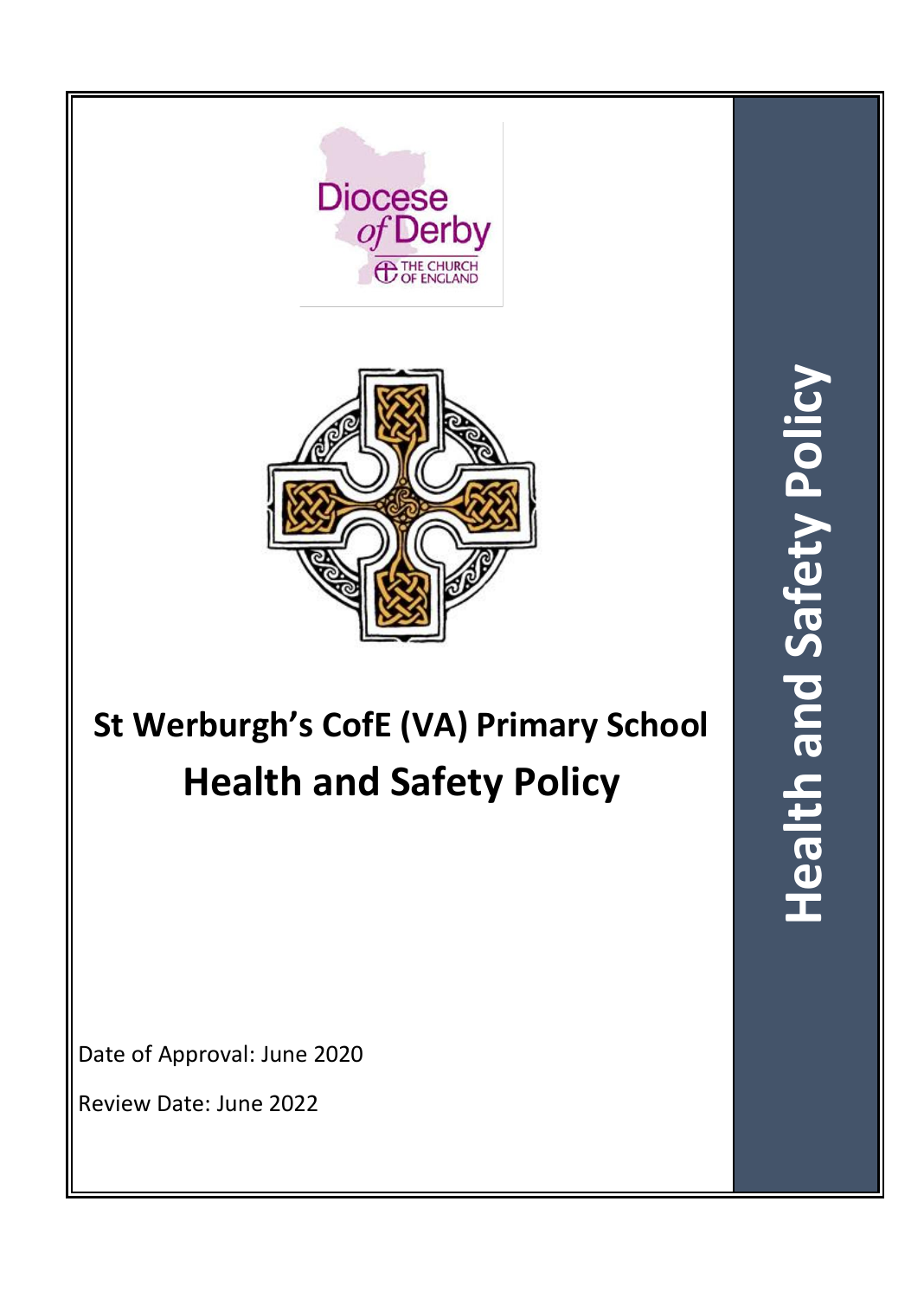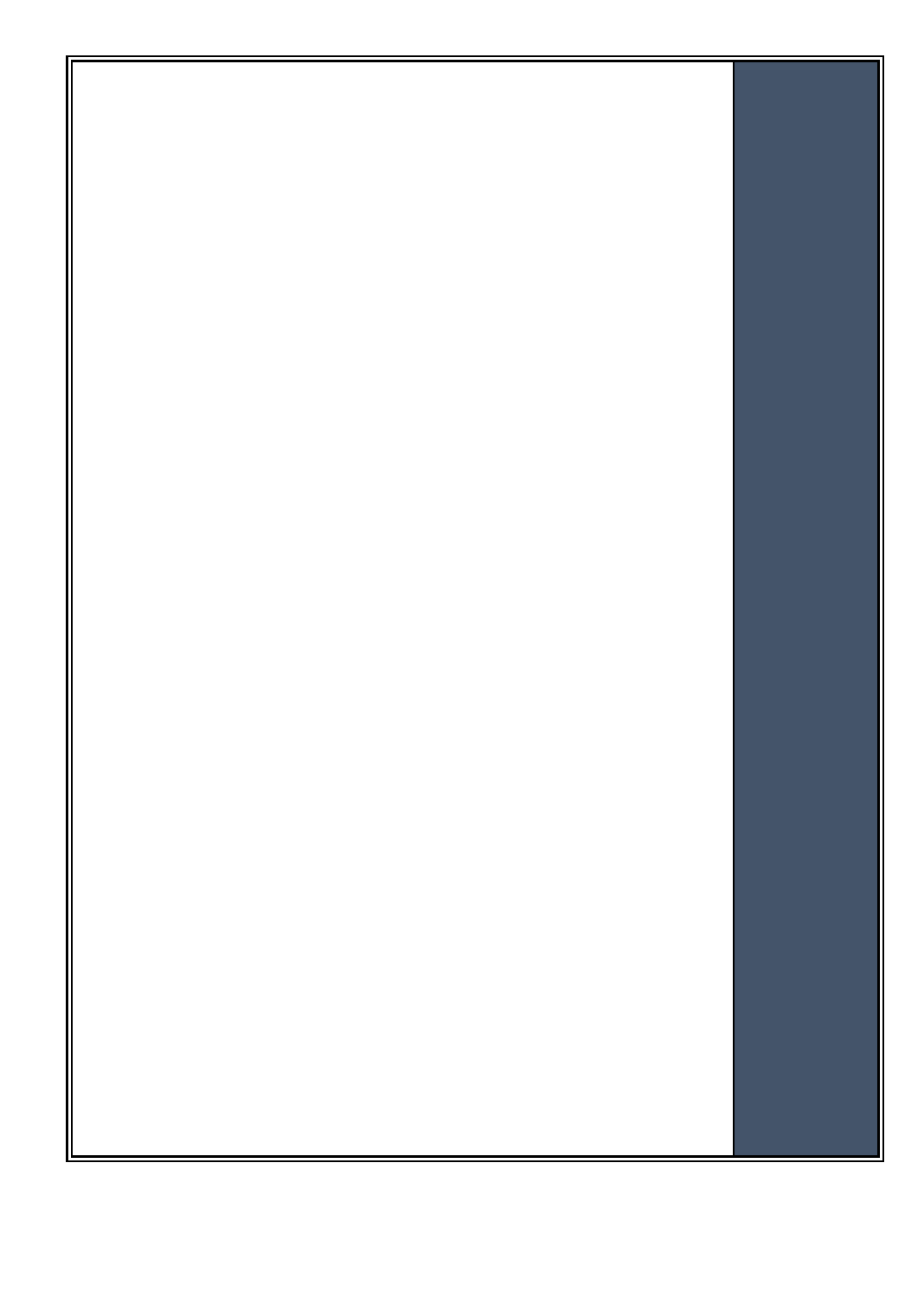# **Contents**

| Dealing with health and safety emergencies - procedures and contacts14 |  |
|------------------------------------------------------------------------|--|
|                                                                        |  |
|                                                                        |  |
|                                                                        |  |
|                                                                        |  |
|                                                                        |  |
|                                                                        |  |
|                                                                        |  |
|                                                                        |  |
|                                                                        |  |
|                                                                        |  |
|                                                                        |  |
|                                                                        |  |
|                                                                        |  |
|                                                                        |  |
|                                                                        |  |
|                                                                        |  |
|                                                                        |  |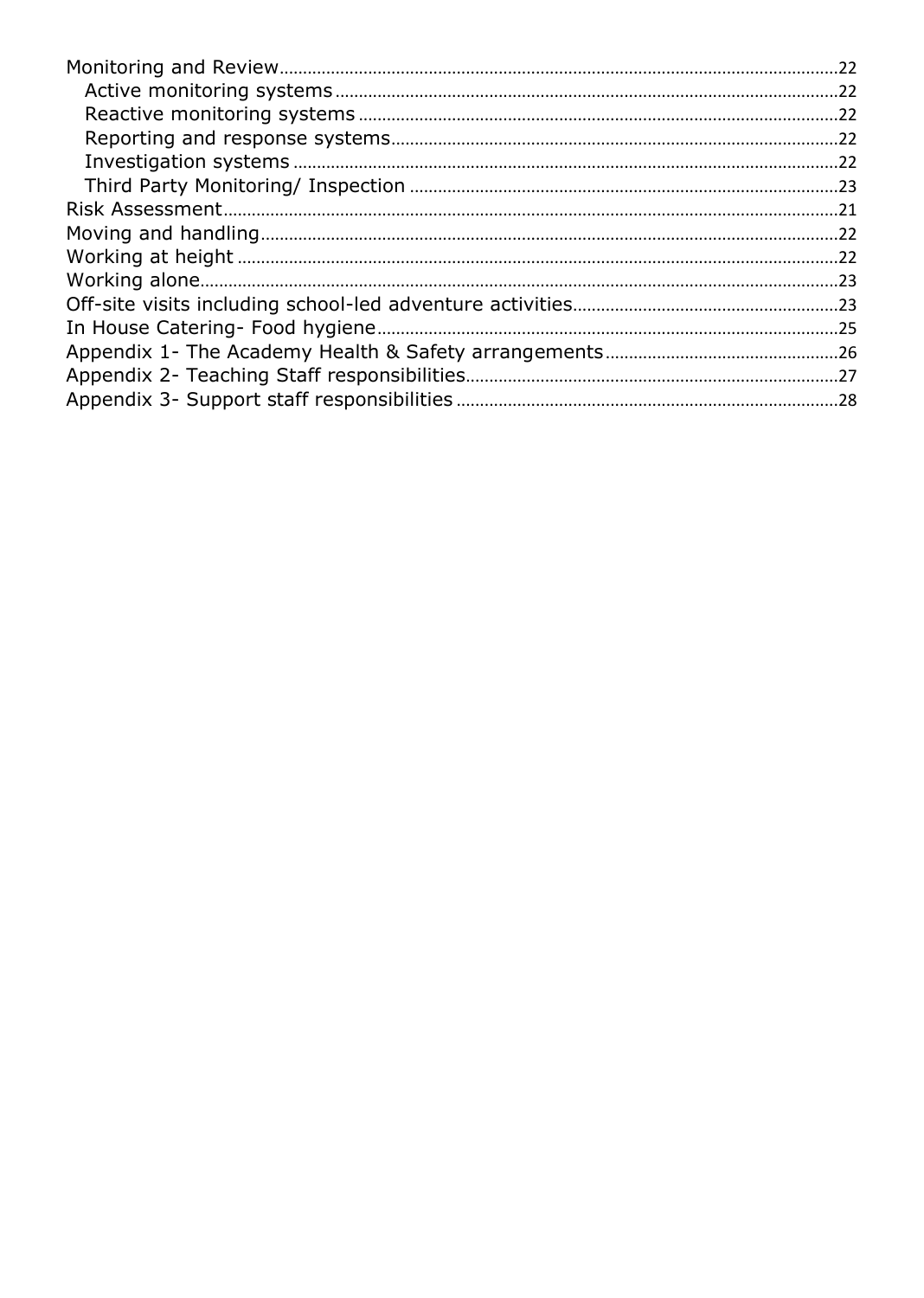# <span id="page-4-0"></span>**Health & Safety Policy Statement**

As a responsible employer the DDAT working in partnership with the Governing Body of St Werburgh's Primary School will honour their legal obligations, in particular the requirements of the Health and Safety at Work etc. Act 1974 associated regulations and codes of practice.

The DDAT and the Governing Body of St Werburgh's Primary School recognises and accepts its responsibilities and duties to conduct its operations in a manner which protects the health, safety and wellbeing of employees, pupils and visitors so far as is reasonably practicable.

In compliance with the Management of Health and Safety at Work Regulations, risk assessments will be undertaken and arrangements will be made, where significant risks are identified, for any necessary preventative and protective measures to be put into place as far as is reasonably practicable using a sensible risk management approach.

To achieve these objectives the DDAT and the Governing Body of St Werburgh's Primary School will:

- Conduct all activities safely and in compliance with legislation and where possible, best practice.
- Provide safe working conditions and safe equipment.
- To ensure safe handling and use of substances.
- Ensure a systematic approach to the identification of risks and the allocation of resources to control them.
- Provide suitable information, instruction, training and supervision.
- Promote a positive health and safety culture that is demonstrated by open communication, consultation where needed, to instil a joint commitment to the importance of health, safety and wellbeing.
- To prevent accidents and cased of work related ill health.
- Promote the principles of sensible risk management.
- Monitor, review and modify this policy and any arrangements as required.

All of St Werburgh's Primary School staff members have a duty to take reasonable care of themselves and others and to co-operate to ensure statutory duties and obligations are fulfilled.

Ann Alton– Headteacher St Werburgh's Primary School

………………..……………………………………….……… Date …………..…………

Kate Leatherbarrow- Chair of Governors St Werburgh's Primary School

…………………………………………………………………..Date…….………..………

Chair of Executive Board DDAT

………………………………………………………………… Date………………………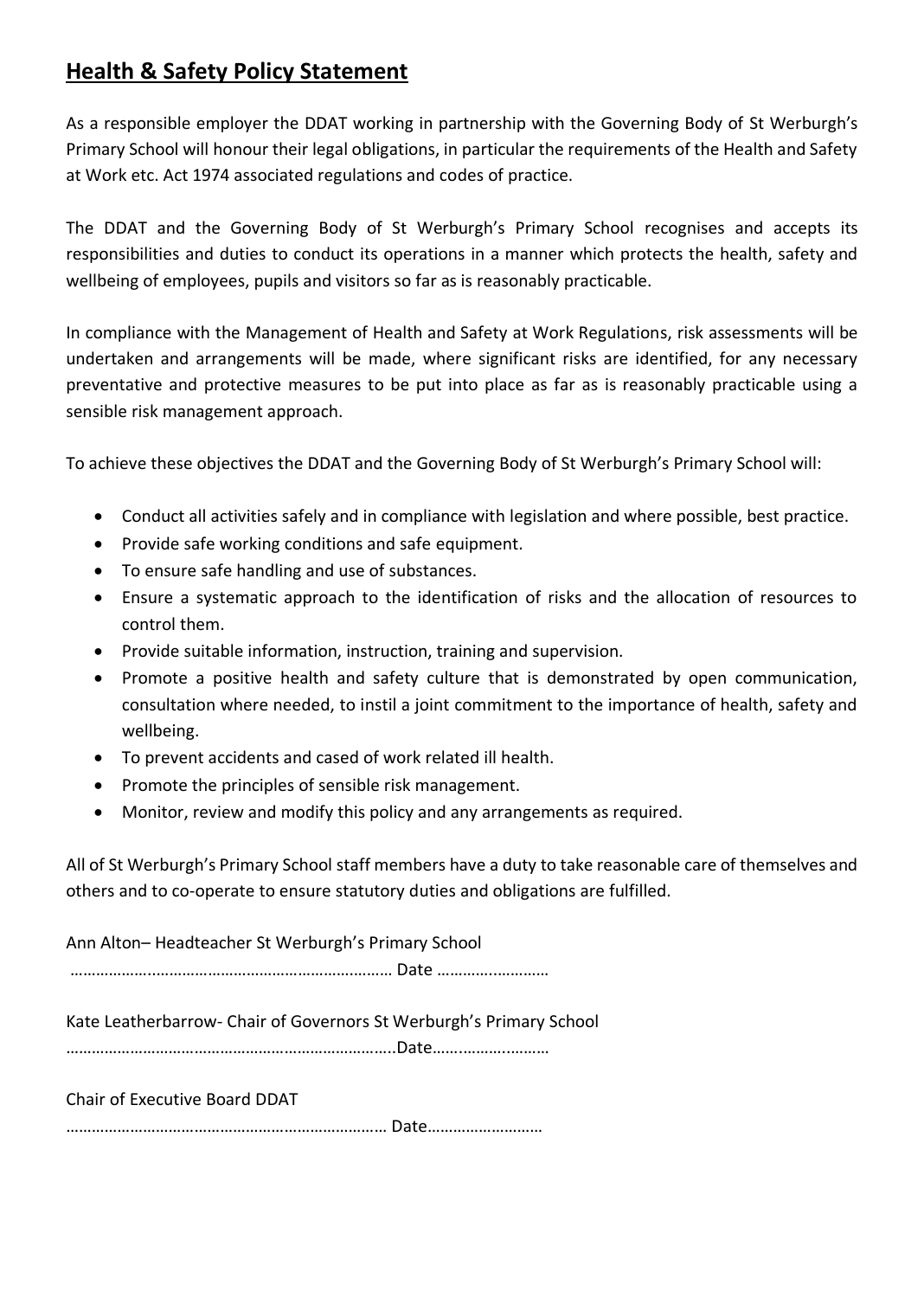## <span id="page-5-0"></span>**Organisation – Roles and Responsibilities**

## <span id="page-5-1"></span>**The Multi Academy Trust (MAT) /The Academy Governing Body**

The MAT Board of Directors has overall responsibility as the employer to ensure compliance with health and safety legislation for academies which are part of the trust. To enable the MAT to meet this requirement the Governing Body at the Academy will oversee the implementation of day to day health and safety management to ensure the health, safety and wellbeing of staff, pupils, visitors and contractors within school are maintained.

To ensure a positive approach is taken to health and safety, the MAT and the Academy's Governing Body will :

- Determine the school's health and safety policy and ensure implementation.
- Allocate sufficient funds for health and safety.
- Establish clear lines of accountability for health and safety.
- Periodically assess the effectiveness of the policy and ensure that any necessary changes are made.
- Provide access to competent health and safety advice through YMD Boon Ltd Health & Safety Service.

## <span id="page-5-2"></span>**Headteacher**

Without limiting the responsibility of the MAT and Governors, the Headteacher will be responsible the day-to-day management of safety and implementation of this policy within the Academy.

The Headteacher will comply with the MAT's health and safety policy and in particular will:

- Make themselves familiar with any documentation and/or instruction referring to the health and safety arrangements for staff, building maintenance or operation of the Academy and maintain an up to date file of policies and procedures.
- Work with trade unions and employee health and safety representatives and ensure that all employees are aware of and accountable for their specific health and safety responsibilities and duties.
- In the event of any hazard or risk to health and safety of any persons under their control, take appropriate action to remove or reduce the hazard.
- Ensure health and safety policies, procedures, action plan and risk management programme are implemented as an integral part of business, operational planning and service delivery.
- Liaise with the MAT and the School Governing Body on health and safety matters.
- Undertake monitoring and ensure the provision of adequate resources to achieve compliance.
- Ensure that appropriate local procedures for the selection and monitoring of contractors are in place.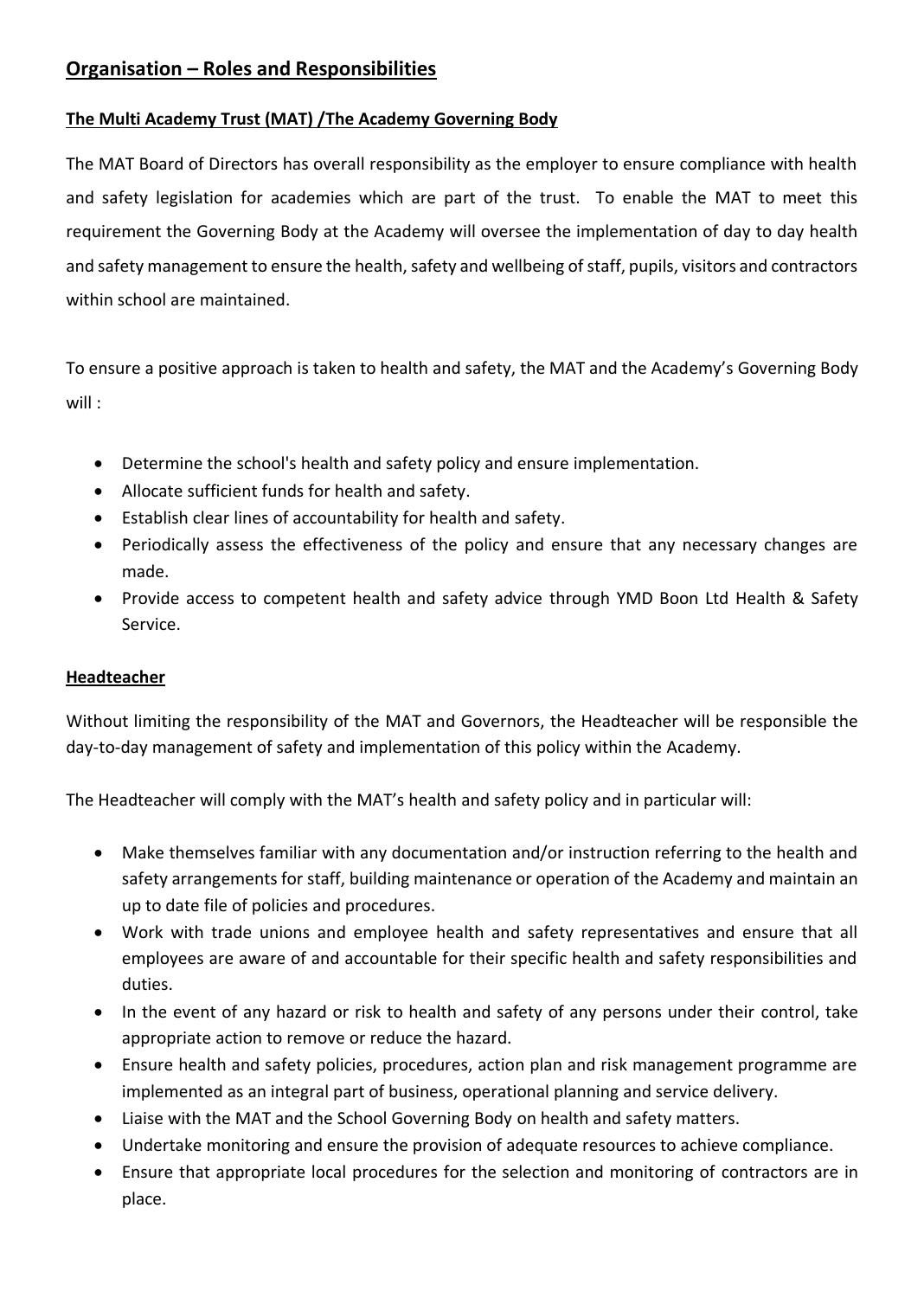- Take appropriate action under the Disciplinary Procedures against anyone under their control found not complying with health and safety policies and/or procedures.
- Ensure the Academy has access to competent health and safety advice through YMD Boon Ltd Health & Safety Service and that staff cooperate with the provider on health and safety matters.

*In addition to their statutory duties, the Headteacher and teachers have a common law duty of care for pupils which stems from their position in law "in loco parentis".*

#### <span id="page-6-0"></span>**Senior Leadership Team**

The leadership team at the Academy will have a general responsibility to ensure that all necessary health and safety activities, requirements and standards are undertaken and met within their respective areas of control.

This will be done under the direction of the Headteacher. Any member of staff with supervisory responsibilities will:

- Make themselves familiar with and conform to this policy, including any instructions and requirements for safe methods of work.
- Identify hazards, initiate risk assessments, record significant findings and implement any necessary additional control measures.
- Check and document that the working environment is safe; equipment, products and materials are used safely; health and safety procedures are effective and complied with and that any necessary remedial action is undertaken appropriately.
- Inform, instruct, train, supervise and communicate with staff and provide them with equipment, materials and clothing as is necessary to enable them to work safely; to complete the health and safety induction checklist for all new employees at the commencement of their employment.
- Report all accidents, incidents and near miss events, undertake a suitable investigation into the cause and take appropriate remedial action to prevent recurrence.
- Be responsible for all aspects of health and safety included in their job description.
- Ensure that all statutory registers and records are adequately kept up to date.

#### <span id="page-6-1"></span>**Business Manager**

The Business Manager will assist the Headteacher and the Academy's Governing Body to fulfil its responsibilities by overseeing day to day Health and Safety issues are adhered to.

This will include:

- Ensuring day to day operational requirements of the health and safety policy are implemented.
- Maintaining an up to date copy of the health and safety policy together with all associated documentation relevant to the Academy.
- Notifying the Headteacher of any health and safety concerns and any financial implications identified by the Risk Assessment process.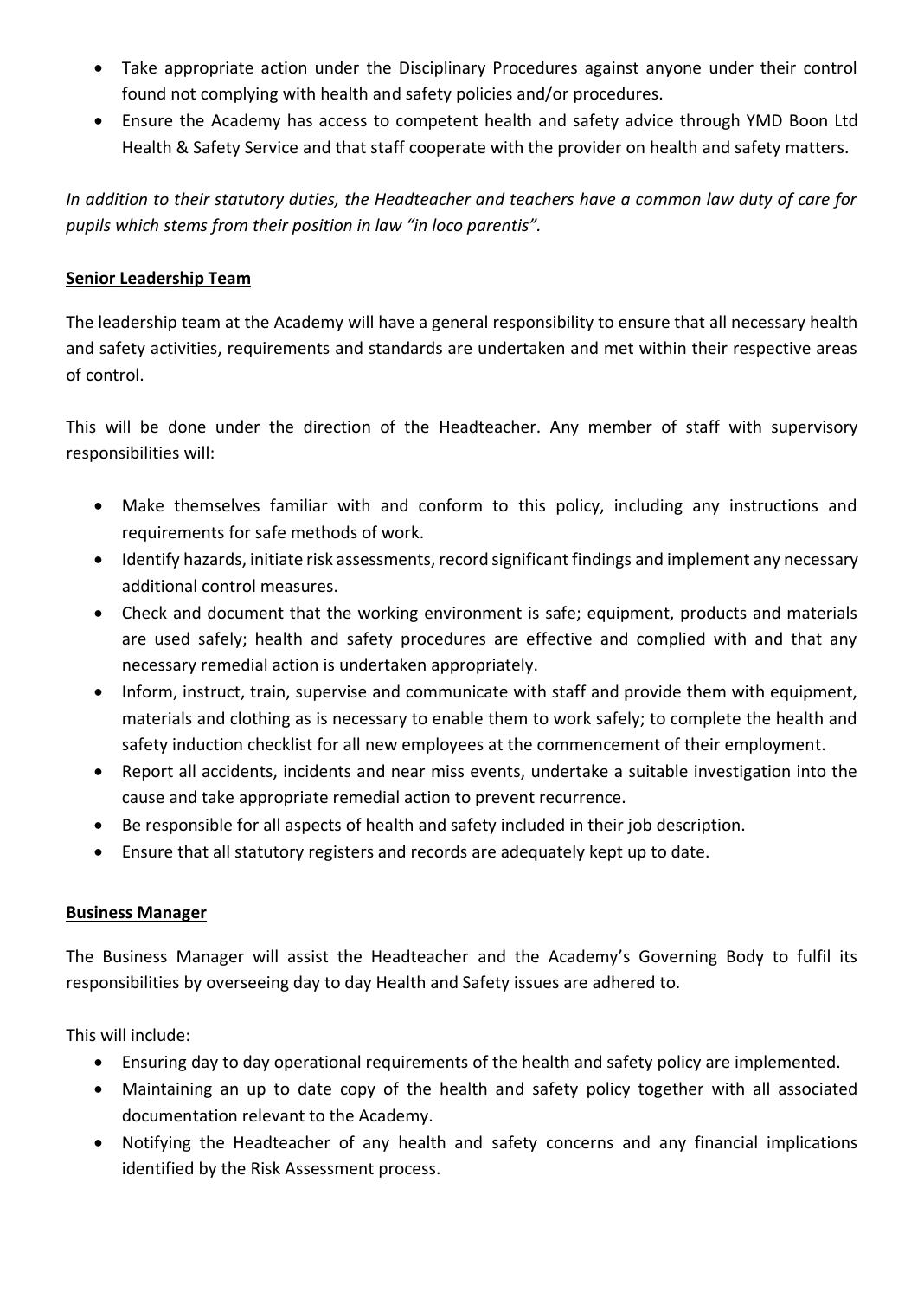- Being the main point for reference on health safety and wellbeing matters and to give advice or indicate source of advice.
- Point of liaison with and report directly to the Governors on all matters of Health and Safety.
- Ensuring day to day implementation of this policy including the maintenance of appropriate Risk Assessments for school/ off-site activities and seeking the approval of the Governors for meeting the financial implications of identified control measures.
- Ensuring that all certification and statutory inspections are kept up to date.
- To ensure accidents, dangerous occurrences and near misses are investigated, complete and send RIDDOR notifications (F2508) to the enforcing authority where required.

## <span id="page-7-0"></span>**Site Manager**

The Site Manager will ensure that regular proactive Health and Safety inspection/checks are undertaken to ensure the safety of staff, pupils and visitors.

This will include:

- General responsibility for the application of the school's health and safety policy to their own area of work, and are directly responsible to the Headteacher.
- To establish and maintain safe working procedures including arrangements for ensuring so far as is reasonably practicable, the absence of risks to health and safety in connection with the use, handling, storage and transport of articles and substances (e.g. chemicals, boiling water and sharp instruments).
- To carry out regular health and safety assessments of the activities for which they are responsible, and report to the Headteacher/Business Manager any defects, which need attention.
- To ensure, as far as is reasonably practicable, the provision of sufficient information, instruction, training and supervision to enable other employees and pupils to avoid hazards and contribute positively to their own health and safety, as part of the school's health and safety training requirements.
- To ensure where appropriate, relevant advice and guidance on health and safety matters is sought.
- To advise the Headteacher/Business Manager on requirements for health and safety equipment and on additions or necessary improvement to plant, tools, equipment or machinery.

## <span id="page-7-1"></span>**Classroom Teacher's**

The health and safety of pupils in classrooms is the responsibility of class teachers.

Class teachers are expected to: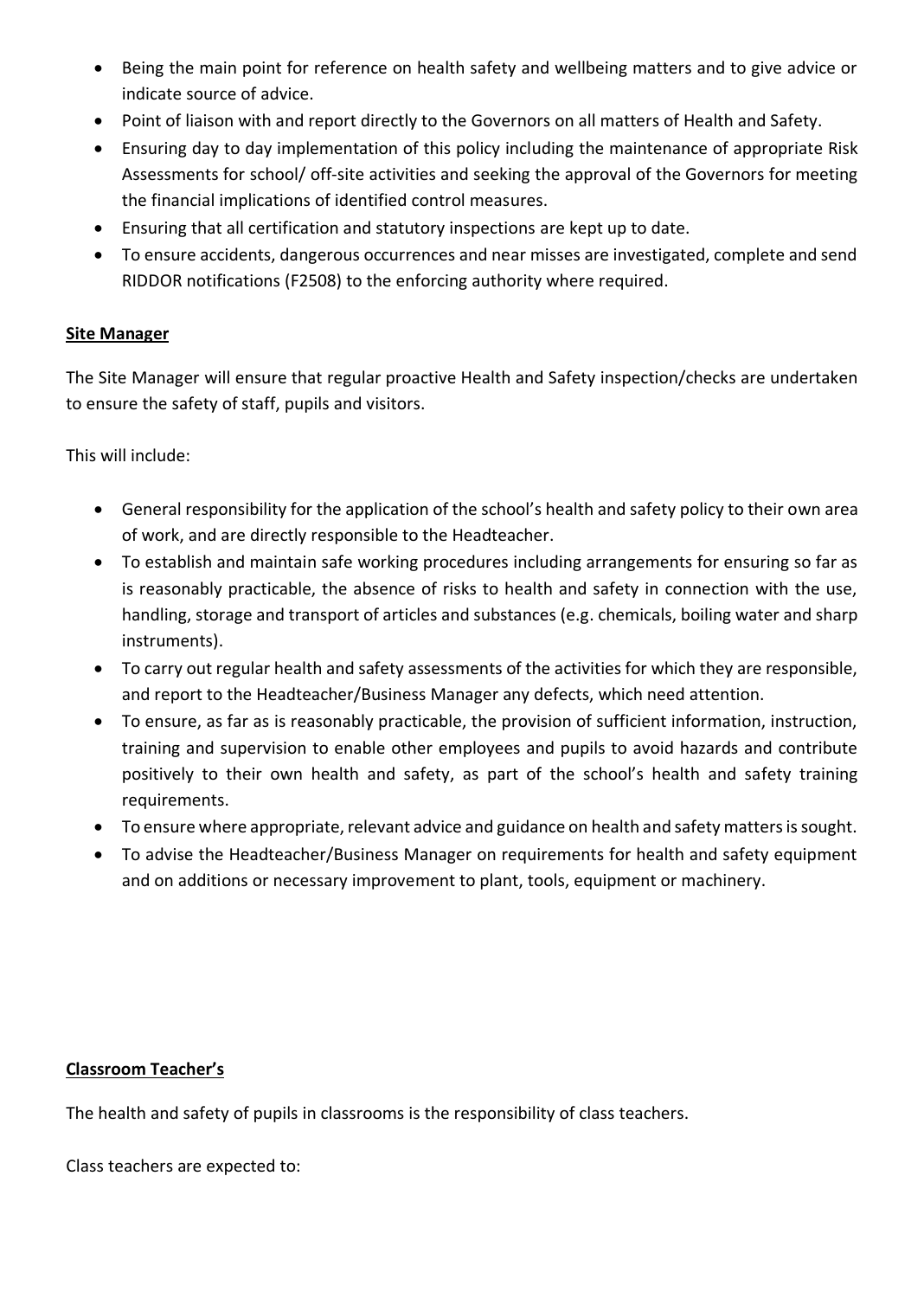- Check classroom area is safe.
- Check equipment is safe before use.
- Ensure safe procedures are followed.
- Give clear instruction and warnings to pupils, as often as necessary.
- Report defects to the Headteacher/ School Business Manager.
- Avoid introducing personal items of equipment (electrical, mechanical, chemical) into school without authorisation from the Headteacher.
- Follow safe working procedures/risk assessments.

#### <span id="page-8-0"></span>**All Staff**

All staff, agency and peripatetic workers and contractors must comply with the school's health and safety policy and associated arrangements, in addition to any specific responsibilities which may be delegated to them. In particular they are required to:

- Take reasonable care for their own health and safety at work and of those who may be affected by their actions or by their omissions.
- Cooperate with their line manager and senior management to work safely.
- Comply with health and safety instructions/ information and undertake appropriate health and safety training as required.
- Not intentionally or recklessly interfere with or misuse anything provided in the interests of health, safety and wellbeing.
- Report to their manager any health and safety concerns, hazardous condition or defect in the health and safety arrangements.
- Support the Academy in embedding a positive safety culture that extends to pupils and any visitors to the site.

#### <span id="page-8-1"></span>**Pupils**

All pupils are expected to behave in a manner that reflects the Academy standards of behaviour. In particular they are expected to:

- Take reasonable care for their own health and safety and of their peers, teachers, support staff and any other person that may be on the school premises.
- Cooperate with teaching and support staff and follow all health and safety instructions given.
- Not intentionally or recklessly interfere with or misuse anything provided in the interests of health, safety and wellbeing.
- Report to a teacher or other member of school staff any health and safety concerns that they may have.

#### <span id="page-8-2"></span>**Health and Safety Representatives**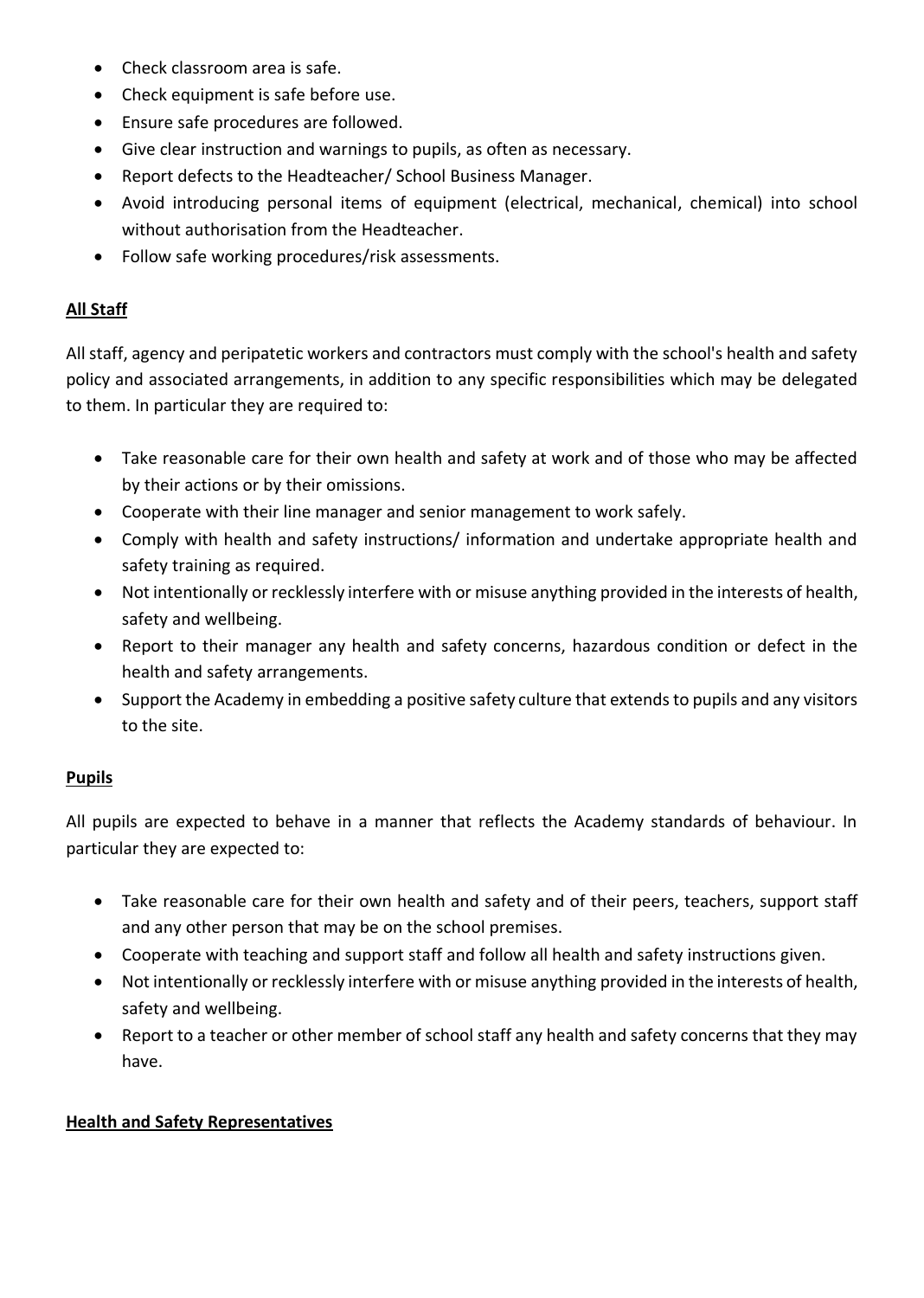The Governing Body and Headteacher recognise the role of Health and Safety representatives appointed by a recognised Trade Union. If there are no union appointed safety representatives the chair of the Resources Committee will act as the 'Lead' for Health and Safety at the Academy.

Trade Union appointed Health and Safety representatives will be allowed:

- To investigate accidents and potential hazards.
- To investigate complaints by constituents about matters relating to health, safety and wellbeing.
- To make representation to the employer about such matters arising from such complaint and such investigation and on general issues affecting health, safety and wellbeing in the workplace.
- To carry out inspection's within directed time, but wherever practicable outside teaching time.
- To represent constituents in consultation with enforcement agencies.
- To receive information provided by inspectors.

#### <span id="page-9-0"></span>**Users on shared site**

Where two or more employers share a workplace, each employer shall co-operate with the other employers concerned to enable them to comply with their duties under health and safety legislation. The Academy as the primary site user will have the lead responsibility.

All users of the site must agree to:

- Co-operate and co-ordinate with the Academy on health and safety matters.
- Provide information relating to any additional risks or procedures which will be new or unusual to those at the Academy that may arise from their activities.
- Maintain a standard of health and safety which is reasonably practicable and at least equivalent to the standard maintained by The Academy so as to ensure the health, safety and wellbeing of all school staff and users.
- Meet the insurance requirements of the Academy and the school's insurance provider.
- Familiarise themselves with and communicate to their employees/users the Academy health and safety arrangements.

The Academy will ensure that:

- The premises are in a safe condition for the purpose of use.
- Adequate arrangements for emergency evacuation are in place and communicated.
- Users are consulted and are co-operated with on all relevant health and safety matters.
- The Academy's health and safety arrangements are co-ordinated and made available to shared users.

## <span id="page-9-1"></span>**Persons Letting School premises**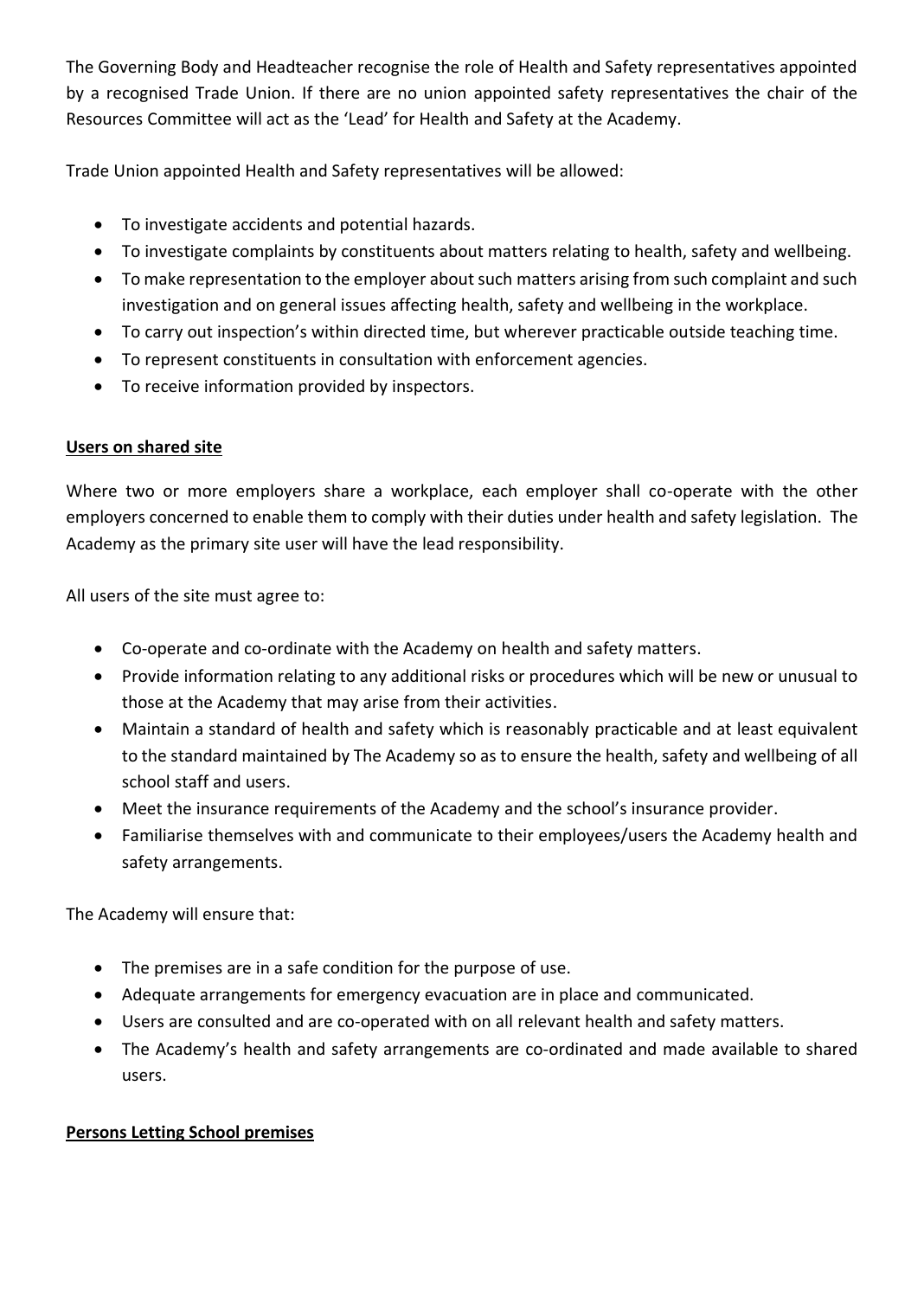The Academy has a lettings procedure. The procedure covers arrangements for fire evacuation, security and the requirements relating to accident, assault and near miss reporting requirements and the provision of first aid.

Persons/organisations letting the site must agree to:

- Co-operate and co-ordinate with the Academy on health and safety matters including arrangements for emergency and first aid procedures.
- Agree to the terms of the lettings policy in relation to health and safety arrangements.
- Provide information relating to any additional risks or procedures which will be new or unusual to those of the Academy that may arise from their activities.

The Academy will ensure that:

- The premises are in a safe condition for the purpose of use.
- Health and safety arrangements are detailed in the lettings procedure and that these are fully explained and communicated.
- Adequate arrangements for emergency evacuation and first aid are in place and communicated.

#### <span id="page-10-0"></span>**Radiation Protection Supervisor (RPS)**

The school's RPS has the day-to-day responsibility for the security, safe storage, use, monitoring and safe disposal of radioactive sources in the Academy. Additionally, the RPS will ensure that relevant staff understand the standard operating procedures, model risk assessments and the associated emergency plans.

Other roles and responsibilities will be implemented in line with the Ionising Radiation Regulations and CLEAPSS 93 *['Managing Ionising Radiations and Radioactive Substances in Schools and Colleges'](http://science.cleapss.org.uk/resource/L093-Managing-Ionising-Radiations-and-Radioactive-Substances-in-Schools-and-Colleges.pdf)* requirements.

## <span id="page-10-1"></span>**Arrangements**

The following arrangements will be adopted to ensure that the MAT, Academy's Governing Body and the Headteacher fulfil their responsibilities and provide the foundation for securing the health and safety of employees, and all users of the site.

#### <span id="page-10-2"></span>**Setting health and safety objectives**

The MAT, Governing Body and the Headteacher will specifically review progress of health and safety objectives at the termly meeting of the Governing Body. Where necessary health and safety improvements will be identified and included within the Academy Health and Safety Management Action Plan.

## <span id="page-10-3"></span>**Provision of effective health and safety training**

The Governing Body and the Headteacher will consider health and safety training on an annual basis in line with the Academy appraisal system for school staff.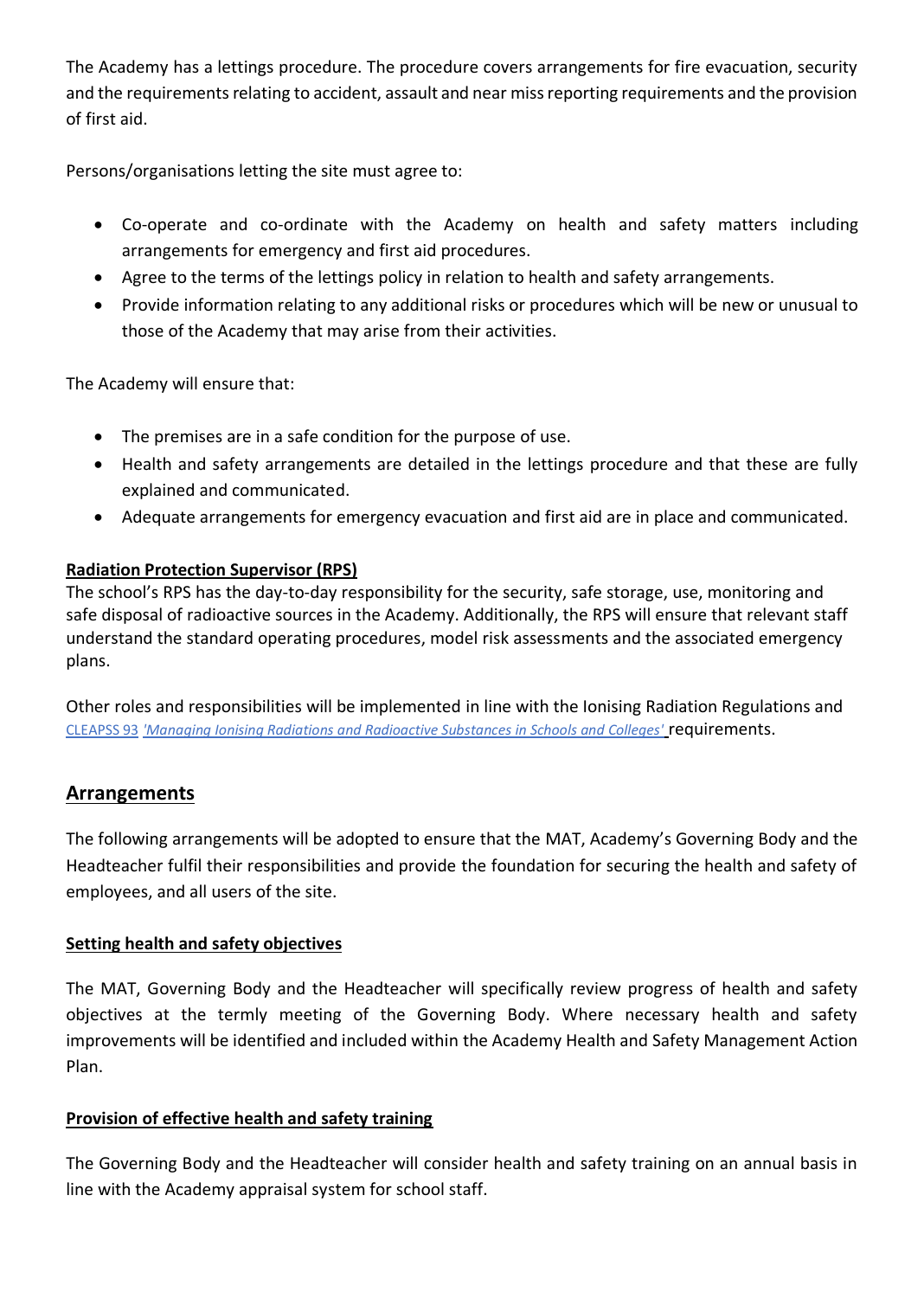#### <span id="page-11-0"></span>**Provision of an effective joint consultative process**

The Academy Health & Safety Committee will meet at least once per term. The committee will ensure that Health and Safety concerns are considered and addressed within a clear action plan, with identified responsibilities and target dates. The committee membership will include a member of the Senior Leadership team (ideally Headteacher, Business Manager or both), Site Manager, a teaching member of staff (Curriculum leads for D&T, Science and PE in Secondary), a support member of staff (admin/teaching assistant) and a Governor (as a minimum).

#### <span id="page-11-1"></span>**Establishing adequate health and safety communication channels**

Communication channels will be established for the exchange of health and safety knowledge and information. Where necessary, these communications will be recorded and include:

- Senior leadership team meetings and staff meetings.
- Academy health and safety committee.
- Provision of information relating to safe systems of work and risk assessments.
- Provision of Training.
- Communications with relevant specialist advisors and bodies.

Where health and safety issues cannot be resolved at local level, they will be escalated through the management structure as appropriate and to Governors and the MAT as applicable.

#### <span id="page-11-2"></span>**Financial resources**

The MAT, Governing Body along with the Headteacher and Business Manager will review the Academy budget to determine, in the light of past performance, if adequate resources are being deployed to ensure adequate health and safety management and control.

#### <span id="page-11-3"></span>**Specialist advice/support**

The MAT will ensure that it has access to competent technical advice on health and safety matters to assist in meeting the MAT and Governing Body objectives; this will be achieved by accessing the services of a competent Health and Safety Advisor though YMD Boon Ltd, Health and Safety Service, 6b Anson House, Compass Point Business Park, Market Harborough, Leicestershire, LE16 9HW.

## <span id="page-11-4"></span>**Other Arrangements**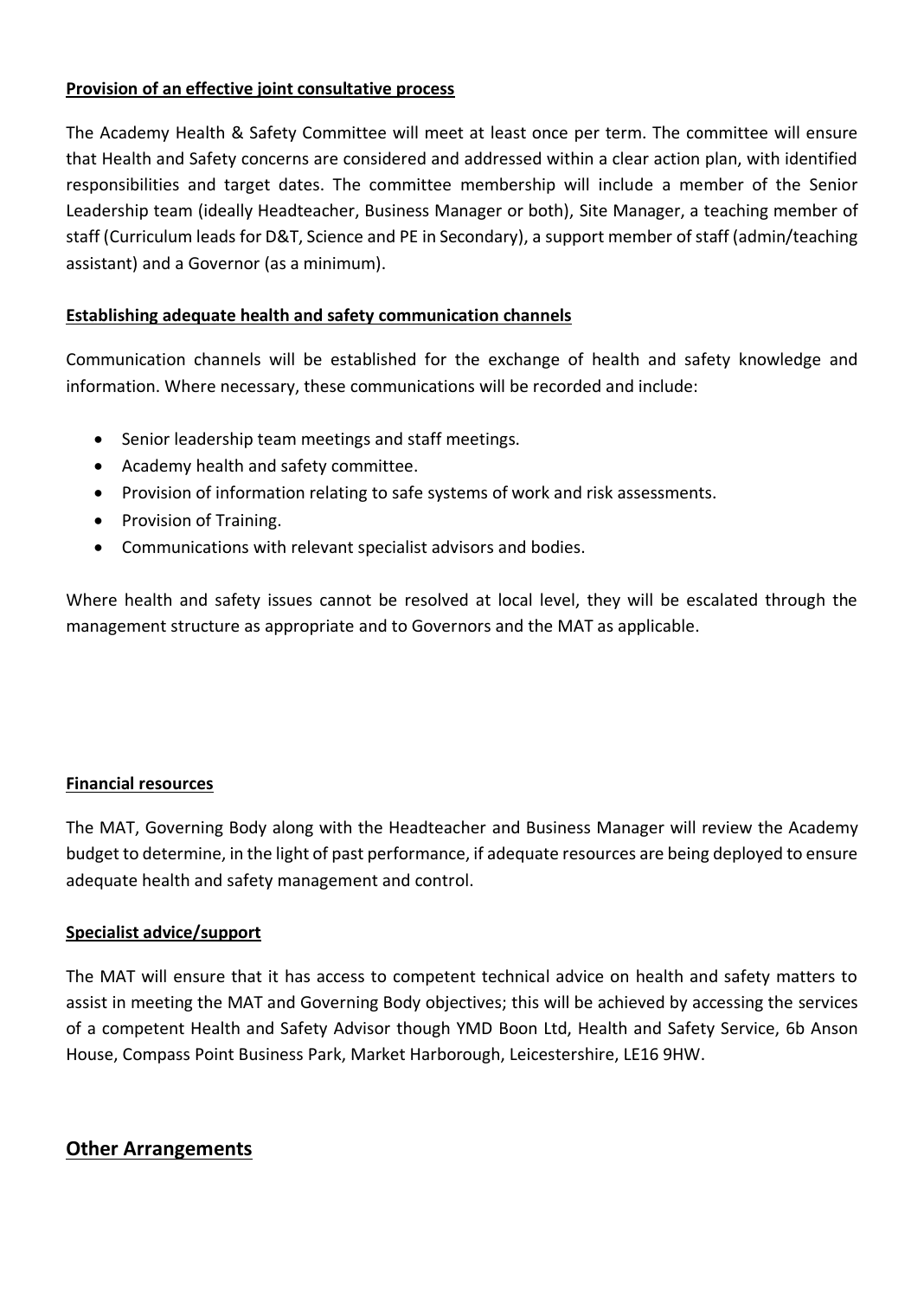## <span id="page-12-0"></span>**Accident and assaults**

All accidents, assaults and near miss incidents will be reported in the accident book or agreed reporting form within 24 hours of occurrence.

Reportable incidents, as per the HSE's Information Sheet edis1 (rev3), will be reported to the HSE within the required timescale as determined under the Reportable Injuries, Diseases and Dangerous Occurrences [Regulations](https://www.hse.gov.uk/riddor/).

All incidents will be investigated in an attempt identify the root cause and prevent reoccurrence: relevant local policies, procedures and risk assessments will be reviewed and revised as required. Any relevant learning from investigations will be communicated to relevant staff, pupils etc.

Accident, assaults and near miss incidents will be monitored at least termly as part of the Health & Safety Committee; identification of significant trends or major incidents will be reviewed by the senior leadership team as required with information communicated to the governing body.

Pupil forms/records are retained until the pupil reaches the age of 24 years, employee forms for six years and forms relating to work related ill health for 6 years or longer, (40 years where there has been potential exposure to radiation or asbestos; further guidance is obtained from YMD Boon Ltd Health and Safety Service).

All premises related issues will be addressed in a timely manner.

## <span id="page-12-1"></span>**Audit**

The Academy health and safety management will be audited by YMD Boon Ltd Health and Safety Service every two years. The Academy reviews this process as a positive assessment of health and safety management system and takes appropriate action to continually improve health and safety across the school.

## <span id="page-12-2"></span>**Contractor management**

The Academy will ensure that the highest levels of safety are achieved by all contractors on site and will comply with **[HSE guidance on Managing Contractors](https://www.hse.gov.uk/managing/delivering/do/organising/managing-contractors.htm)**. The Academy will ensure through ensuring that:

- Competent contractors are used and are adequately vetted before being appointed.
- Clear specifications of works are drawn up by a competent person.
- Pre start meetings take place to discuss how works will be managed, key responsibilities, codes of conduct and assess new hazards that may be introduced to the site.
- Key contacts are identified and details exchanged.
- Regular update meetings take place throughout any works/projects.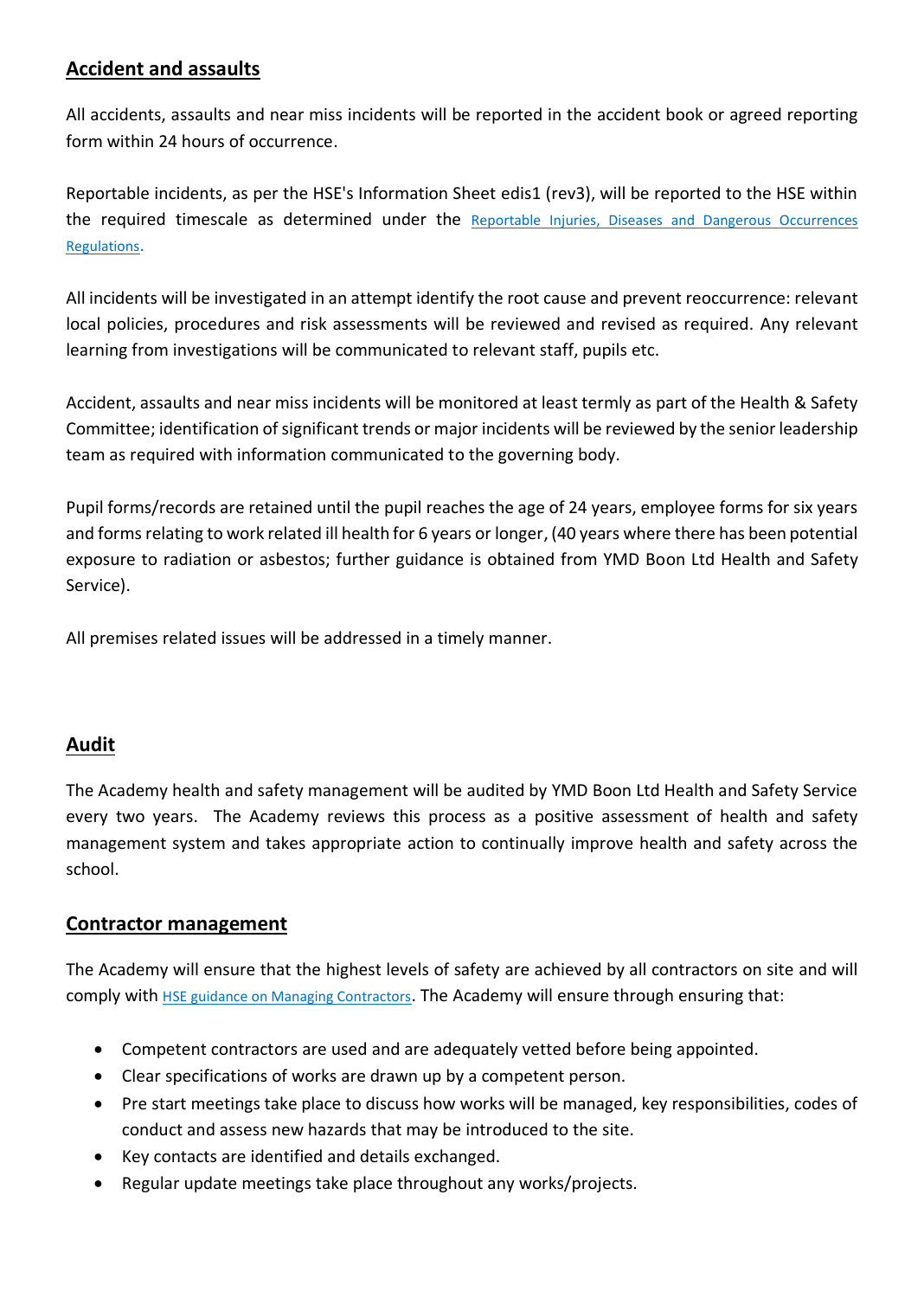- Works are visually monitored where required and any concerns immediately reported.
- Works are signed off and any associated certification and documentation is obtained.
- All staff pupils and other users of site remain in a safe environment for the duration of the works.

Where The Academy appoint contractors directly they will be subjected to an adequate vetting process before being appointed.

#### <span id="page-13-0"></span>**Control of hazardous substances**

The Academy will ensure it complies with the *HSE's approved code of practice 'Control of substances hazardous to [health](https://www.hse.gov.uk/pubns/priced/l5.pdf) (L5)* relating to the management and control of hazardous substances on site.

The Academy will ensure:

- A register of all hazardous substances is kept on site and updated regularly.
- Wherever possible non-hazardous substances are used and if this is not possible the least harmful substance is used.
- A COSHH risk assessment will be completed and control measures implemented for all hazardous substances used and shared with relevant staff.
- COSHH risk assessments are monitored regularly and reviewed at least annually.
- Where identified as part of the risk assessment, appropriate personal protective equipment (PPE) and respiratory protective equipment (RPE) will be provided relevant staff.
- Any need for exposure monitoring or health surveillance will be carried out.
- Sufficient information, instruction and training is given to staff to ensure full understanding of the hazards to health posed by substances in the workplace, and the importance of control measures provided.
- Training records are maintained for those who receive training.
- Information will also be given to others who may be affected, such as contractors, temporary staff and visitors.
- Only substances purchased through the school's procurement systems can be used on site.
- Substances are stored correctly and those that are no longer used disposed of properly.

## <span id="page-13-1"></span>**Dealing with health and safety emergencies - procedures and contacts**

In the event of an emergency situation/ Bomb threat the Academy will undertake necessary action to maintain the safety of staff, pupils and other person on site. This may require emergency evacuation or lockdown of the school. The fire alarm will not be sounded in these circumstances, but the Headteacher will coordinate a response with the assistance of staff based on the academy's detailed arrangements for evacuation and lockdown. As soon as is practicable the Police or other relevant emergency services will be contacted to provide advice and support.

Any suspicious objects will be reported to the Headteacher, but under no circumstances will they be disturbed.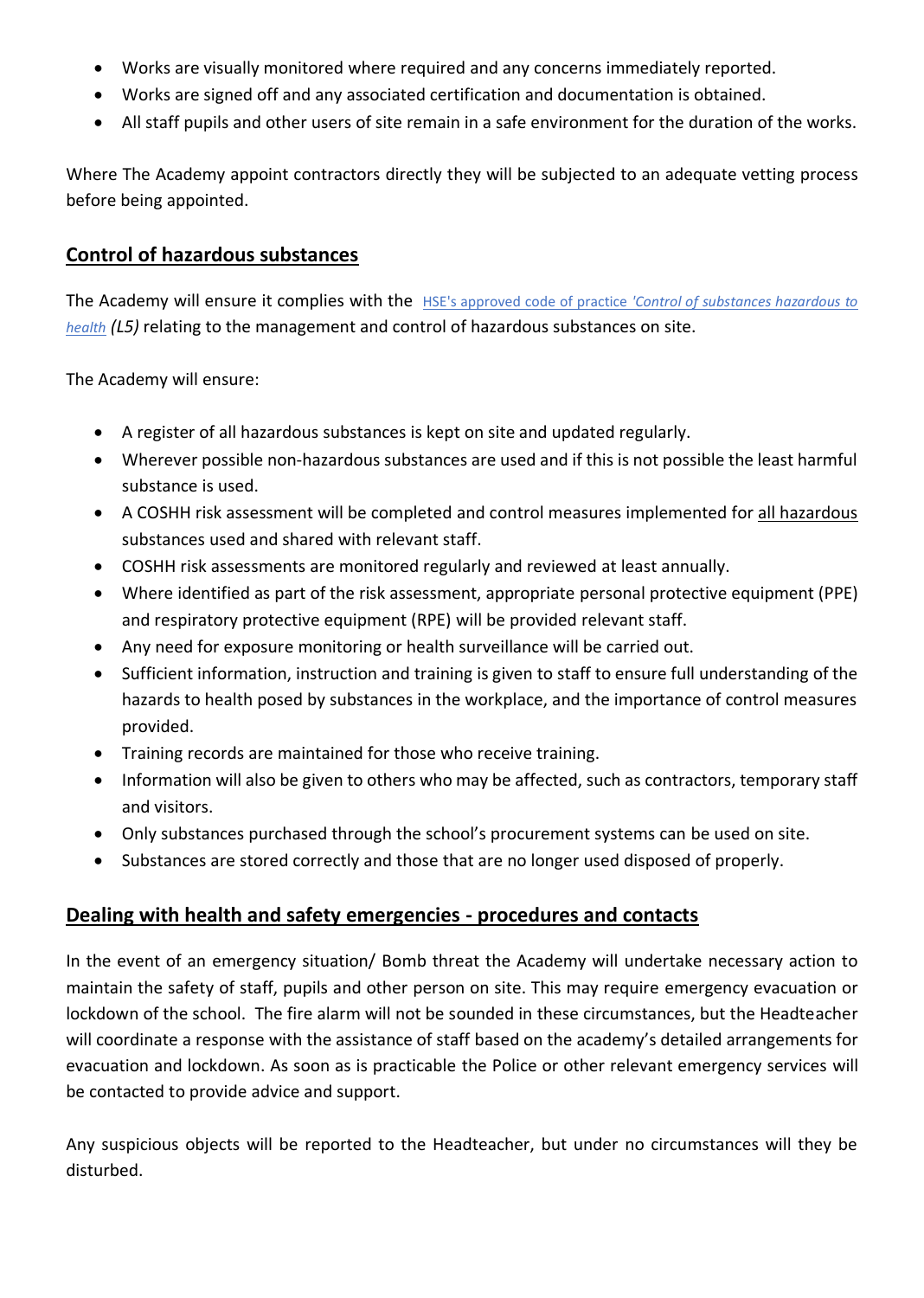All emergencies will be investigated in an attempt to identify the root cause: relevant local policies, procedures and risk assessments will be reviewed and revised as required. All premises related issues will be addressed in a timely manner.

Any relevant learning from investigations will be communicated to relevant staff, pupils etc.

As per legal requirements all dangerous occurrences and near miss incidents that are RIDDOR reportable incidents, will be reported to the HSE within the required timescale.

## <span id="page-14-0"></span>**Maintenance and Repair/ Reporting**

The Academy has a defect reporting procedure whereby any damage or defect to the premises/ equipment or fixtures and fittings is reported to the Site Manager. Defective equipment is isolated, removed from use and labelled as defective to prevent use until replaced or repaired. Where premises defects are identified a dynamic assessment is carried out to decide whether an area should be isolated or cordoned off whilst awaiting repair.

## <span id="page-14-1"></span>**Display screen equipment (DSE)**

The Academy acknowledges that staff that 'habitually' use DSE should have suitable equipment to undertake the tasks that they are required to carry out, know how to use the software applicable to their role and complete a DSE self-assessment and will ensure that:

- All static workstations used by staff meet the minimum standards required.
- Equipment is maintained in good working condition.
- Staff are aware of best practice in using DSE and issued with relevant information.
- Staff whose roles require significant use of DSE complete a self-assessment which is reviewed at suitable intervals by a competent person..
- Assessments are reviewed if there are significant changes to equipment/layout individual health.
- DSE users are made aware that an appropriate eye and vision test is available to them on request.

## <span id="page-14-2"></span>**Driving**

All staff that drive their own cars for work purposes must have a full UK driving licence, business insurance and maintain their vehicle in a road worthy condition in line **[DVLA requirements](https://www.gov.uk/government/organisations/driver-and-vehicle-licensing-agency)**. Annual licence, insurance and where applicable MOT checks are undertaken and documented.

All staff must comply with the **[Highway Code](https://www.gov.uk/guidance/the-highway-code)** at all times.

Where staff are required to drive a mini bus as part of their duties the Academy will ensure they hold the correct classification on their driving license, meet specific driving criteria, and will be provided with formal driver training.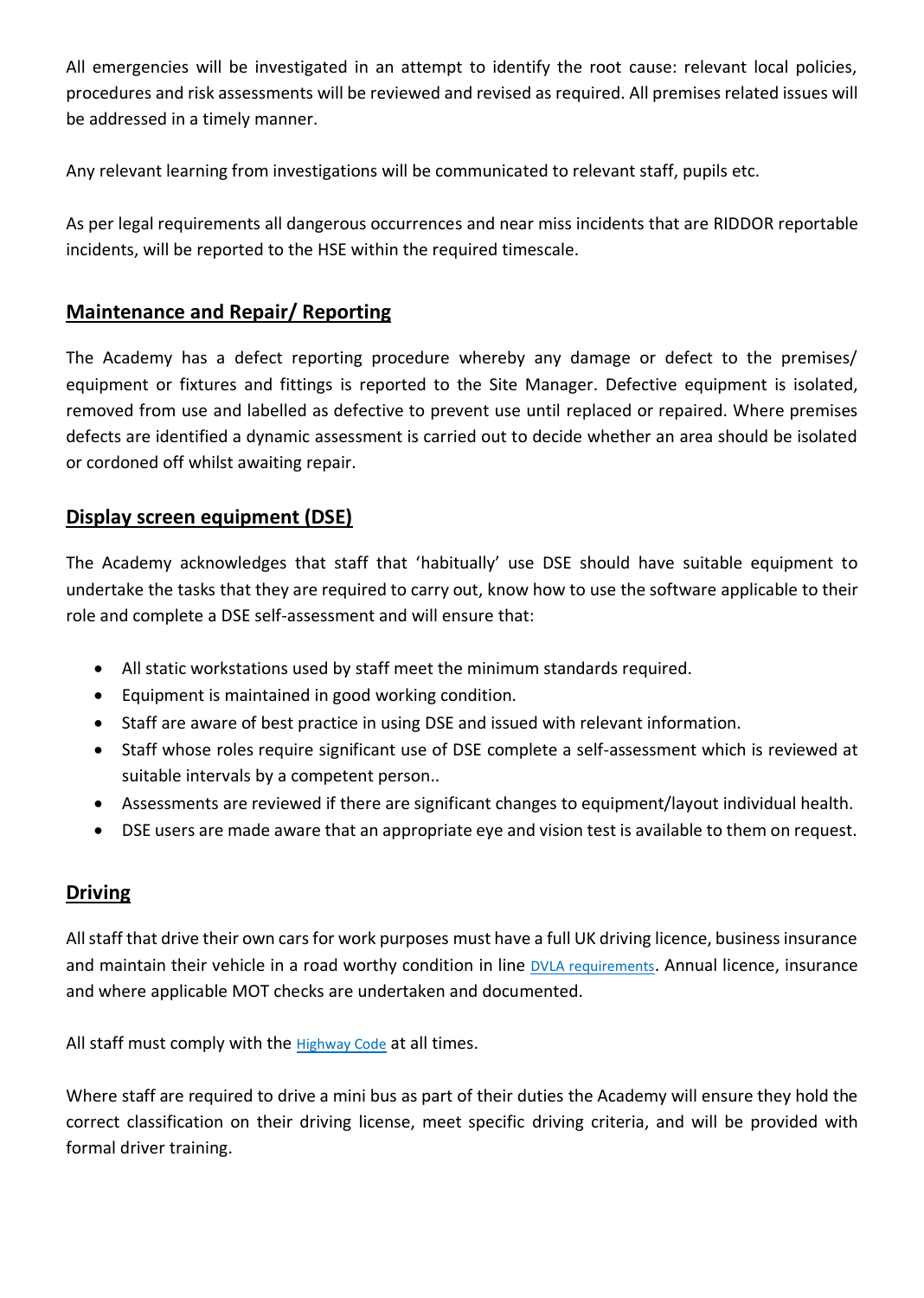For staff that transport pupils either in academy or their own transport, licence checks will be completed 6 monthly.

Risk assessments will be documented for all situations where pupils are transported off site either as part of the off-site visit or separately as necessary.

## <span id="page-15-0"></span>**Electrical systems and equipment**

The Academy maintains and services electrical systems and equipment in line with statutory guidance and best practice. Electrical systems (hard wiring) is periodically inspected every 5 years by a competent contractor and records maintained; any remedial works recommended are acted upon in a timely manner

Portable electric appliances have a portable appliance test (PAT) carried out, in line with HSE guidance *['Maintaining portable electrical equipment in offices and other low environments' \(INDG236](https://www.hse.gov.uk/pubns/indg236.pdf))*, by a competent contractor with records maintained.

Staff are instructed to undertake a visual inspection of equipment prior to use and not to use any equipment that appears damaged or defective with the Academy defect reporting procedure followed as required.

Staff are not permitted to bring in any electrical items from home without written consent from the Headteacher.

## <span id="page-15-1"></span>**Fire safety**

The Academy is committed to providing a safe environment for both staff, pupils and those that visit the site and manages the risk of fire by ensuring the requirements of the Regulatory Reform (Fire Safety) Order are met by:

- Having a comprehensive Fire Risk Assessment in place, which is reviewed regularly with any actions/improvements identified progressed given consideration to risk and cost.
- Documenting a detailed fire and emergency plan that clearly details actions to be taken when a fire is identified or suspected, individual responsibilities and arrangements for safe evacuation.
- Ensuring service, maintenance and statutory inspections are carried out on all fire related systems and equipment either by competent contractors or in house by trained staff.
- Providing all staff with fire awareness training that is regularly updated and fire marshals with role specific instruction.
- Undertaking a fire drill at least termly to practice evacuation arrangements and ensure working correctly.

## <span id="page-15-2"></span>**First Aid**

Adequate first aid arrangements are assessed and maintained at the Academy in line with current First Aid guidance and for all activities that we lead we will ensure that: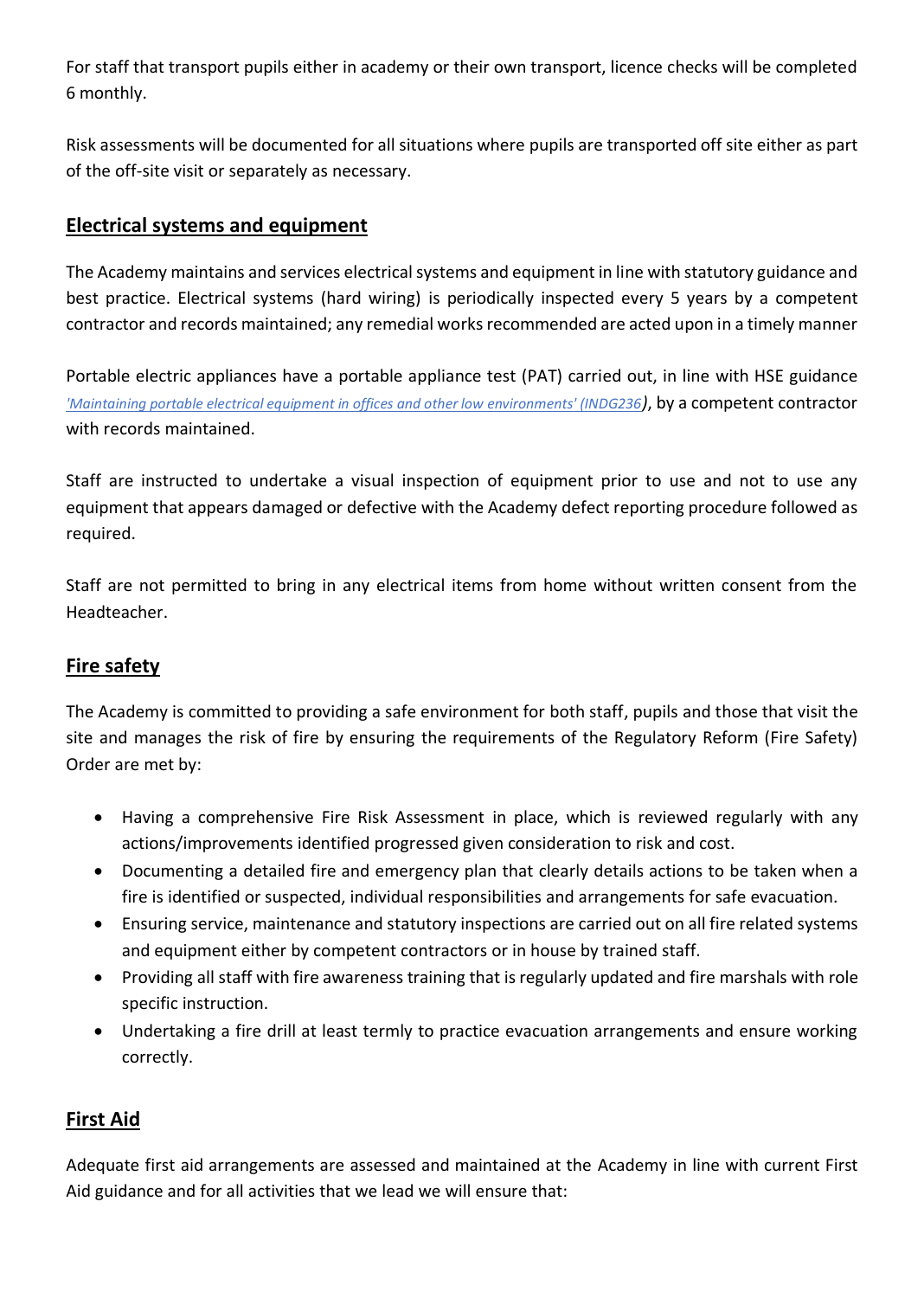- The number of first aiders meets recommendations and adequate cover is available to cover for annual leave and unexpected absences during all school operating hours.
- All first aiders hold a valid certificate of competence, the Academy maintains a register of all qualified staff and will arrange re-training as required.
- First aid notices are clearly displayed around the school.
- Sufficient numbers of suitably stocked first aid boxes are available and checked regularly to ensure they are adequately stocked and contents are in date.
- A suitable area is available for provision of first aid.
- Staff are regularly informed of first aid arrangements within school, through induction & teacher training days
- Where first aid has been administered this is recorded in the first aid treatment book.
- Correct reporting procedures are followed.
- Information, instruction and training will be provided to staff on any specific medical conditions of pupils and the procedures to follow in case of emergency.

## <span id="page-16-0"></span>**Medication administration**

The Academy will ensure that it complies with the Department for Education Supporting Pupils at School with [Medical Conditions](https://assets.publishing.service.gov.uk/government/uploads/system/uploads/attachment_data/file/803956/supporting-pupils-at-school-with-medical-conditions.pdf) and will manage this by:

- Having a dedicate Medication Policy and Management Procedure in place which details local arrangements which is communicated to all relevant staff.
- Only administering medication whereby written consent has been received.
- Ensuring all medication is clearly labelled and in original packaging/container with pupil details and, where necessary, kept in secure safe place and be accessible where required.
- Recording all medication administered to pupils using the Department for Education Supporting Pupils with Medical Conditions templates.
- Ensuring all staff who undertake assistance with the administration of medication do so on a voluntary basis with specific training provided where identified as required.

## <span id="page-16-1"></span>**Occupational Health services and work-related stress**

The Academy acknowledges that there are many factors both works related and personal that may contribute to staff ill health including stress.

The Academy will follow the principles of the HSE guidance ['Managing the causes of work-related stress' \(HSG 218\)](https://www.hse.gov.uk/pubns/wbk01.pdf). The following arrangements are in place to locally manage staff health issues:

• Employees are advised that they have a responsibility to inform their line manager, the Headteacher or another member of the senior leadership team of any ill health issues.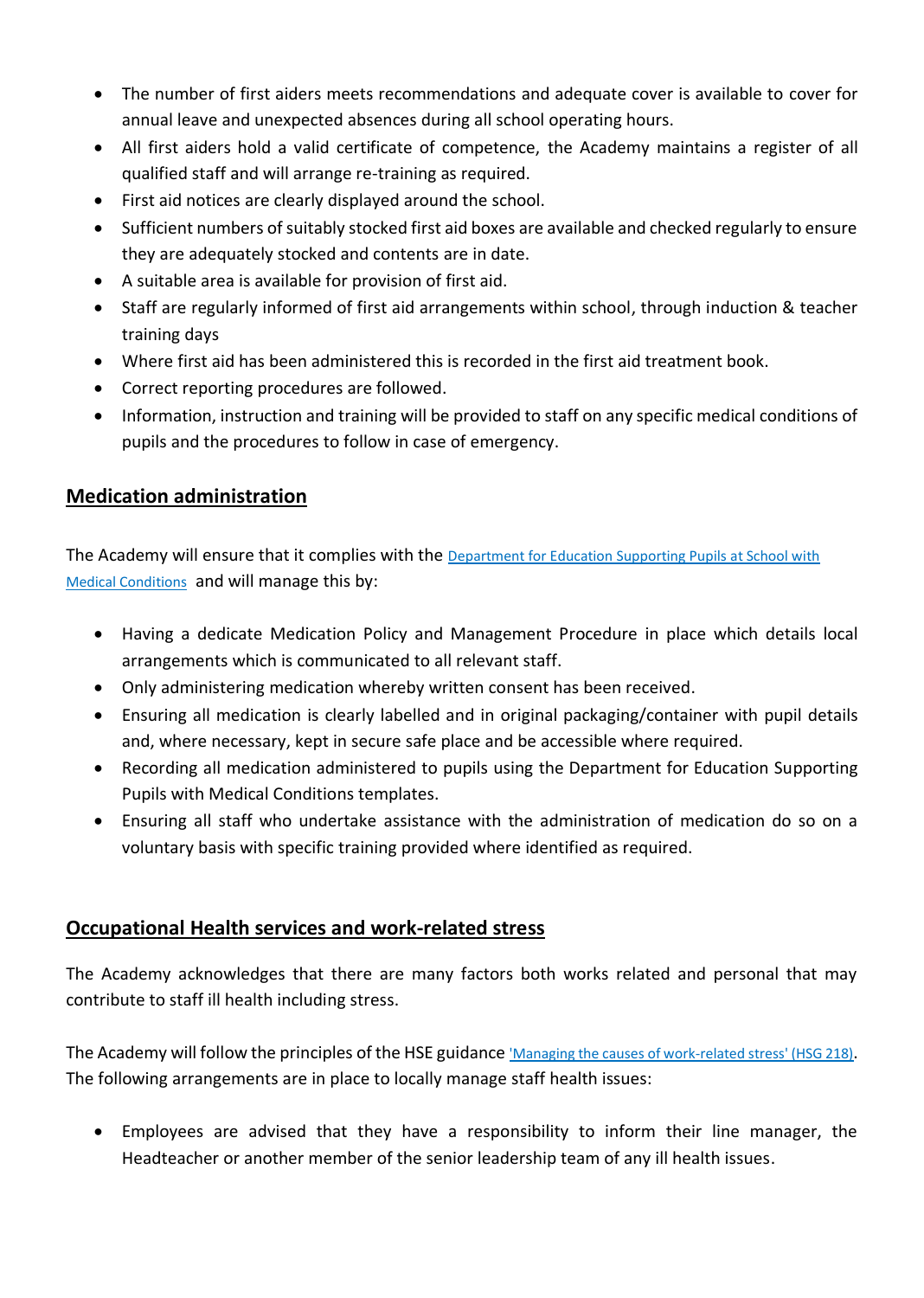- An appropriate senior member of staff will meet and discuss the ill health issues with the employee and consider what actions could be taken to support the staff member and where appropriate assist in reducing stress levels. An individual risk assessment will be undertaken taking in account the HSE Management standards. This assessment will then be reviewed with the member of staff to monitor progress.
- The member of staff will be offered a referral to an occupational health professional for advice and support, e.g. counselling, etc.
- The member of staff will be advised that support can also be provided through their trade union.
- A series of regular review meetings will be scheduled to monitor ill health and stress levels where they have been identified.

If it is identified that there is a high occurrence of staff ill health or stress within the school, the Headteacher will actively seek support to undertake a holistic assessment to identify what the possible root cause may be and implement a plan to improve the situation.

## <span id="page-17-0"></span>**New and Expectant Mothers**

The Academy recognises that the general precautions taken to protect the health and safety of the staff and visitors as a whole may not in all cases protect new and expectant mothers and there may be occasions when, due to their condition, different and/or additional measures will be necessary.

To implement effective measures for new and expectant mothers the Academy will ensure that:

• Employees are instructed at induction to inform their relevant manager of their condition at the

earliest possible opportunity and that the highest level of confidentiality is maintained at all times.

- Risk assessments are carried out for all work activities undertaken by new and expectant mothers and associated records and documentation maintained.
- Necessary control measures and reasonable adjustments identified by the risk assessment are implemented, followed, monitored, regularly reviewed and, if necessary, revised.
- New and expectant mothers are informed of any risks to them and/or their child and the controls measures taken to protect them.
- Any adverse incidents are immediately reported and investigated.
- Appropriate training and support is provided where suitable alternative work is offered and accepted.
- Provision is made to support new and expectant mothers who need to take time off work for medical reasons associated with their condition.
- Where relevant a suitable rest area is provided to enable the new or expectant mother to rest in
	- a degree of privacy and calm.
- Where risks cannot be eliminated or reduced to an acceptable level then consideration will be

given to adjusting working conditions and/or hours or if necessary providing suitable alternative work or suspension with pay.

# <span id="page-17-1"></span>**Security**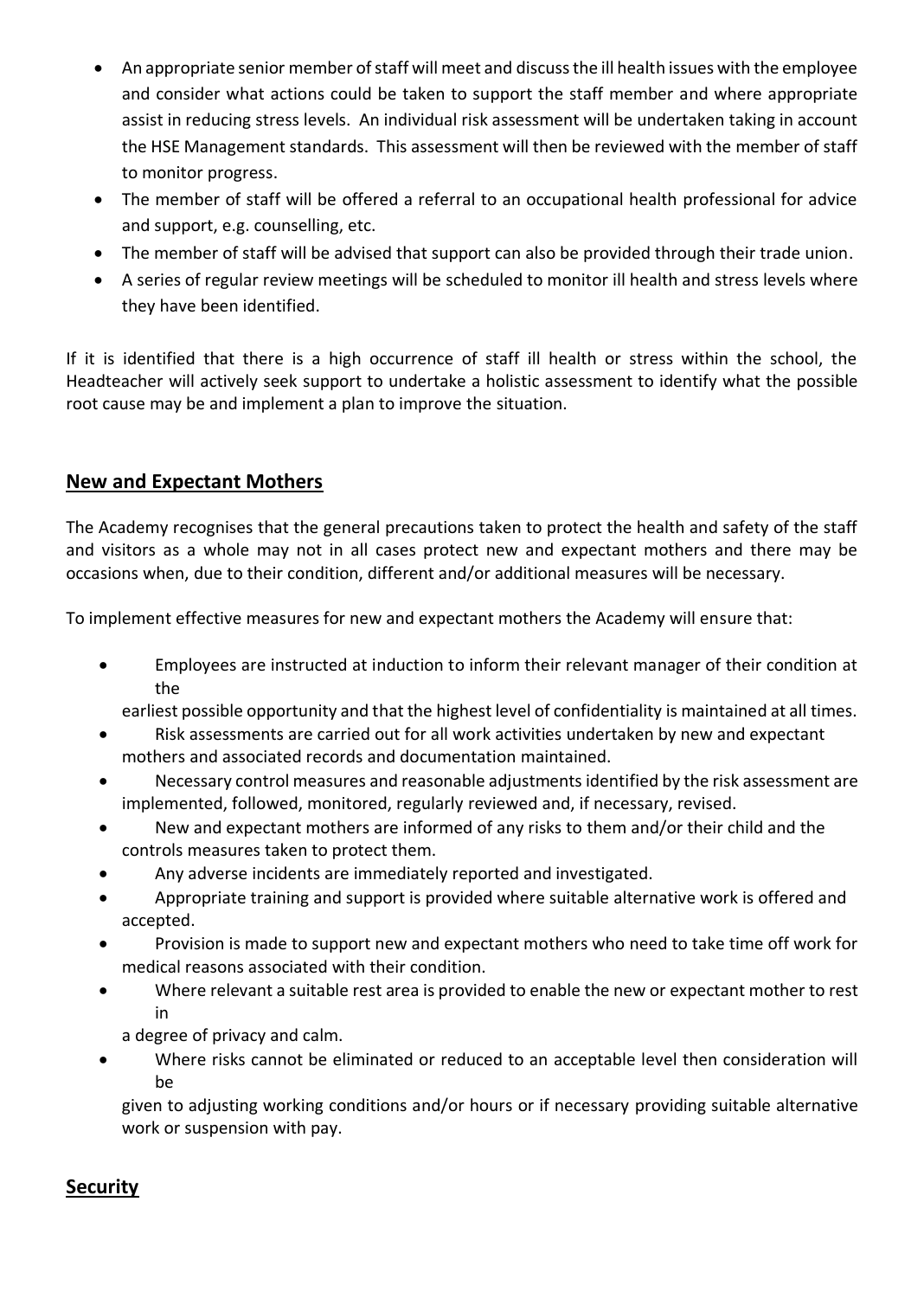The Academy actively ensure that the security of the site is assessed and adequate arrangements are in place to control access into the Academy/ Academy grounds. All visitors are required to sign in at reception and required to wear a visitor's badge.

## <span id="page-18-0"></span>**Preventing Workplace Harassment and Violence**

The Academy is committed to providing a safe and secure working and educational environment for staff, pupils and any other persons on its site. Where applicable, in addition to the control measures identified in an individual pupil's physical intervention the following procedures are in place:

Staff are advised to:

- Avoid confrontation if possible.
- Withdraw from situation if safe to do so to get support.
- Arrange seating so that a clear escape route from the room to a place of safety is available. Sit near the door, or use a room with two doors.
- Follow measures/ procedures identified in violence/ assaults and lone working risk assessments.
- Contact emergency services, as appropriate.
- Inform the Headteacher or a member of the senior leadership team if confrontation has taken place

The Academy will:

- Ensure the Headteacher or member of the senior leadership team attend site on being informed of an incident, if considered necessary.
- Have in place procedures for the reporting of incidents.
- Offer counselling/ support through Occupational Health.
- Debrief individuals following any incident.
- Provision of training on how to manage conflict and aggression as required.
- Review specific risk assessment following any incident.

## <span id="page-18-1"></span>**Management of Asbestos**

The Academy will ensure that it complies with the *HSE's approved code of practice* [L143 Managing and working with](https://www.hse.gov.uk/pubns/priced/l143.pdf)  [asbestos Control of Asbestos Regulations 2012](https://www.hse.gov.uk/pubns/priced/l143.pdf). The Academy is committed to preventing exposure to asbestos fibres to all persons that enter onto its premises and manages this by:

- Having a whole site asbestos management survey from which a Local Asbestos Management Plan (LAMP) has been developed.
- Completing an annual visual inspection of all identified Asbestos containing materials (ACMs) that are not encapsulated, or in restricted access areas, are undertaken and documented. Any concern relating to known or suspected ACMs are addressed as per the procedures detailed in the Academy LAMP. Where necessary, more frequent checks of ACMs are undertaken.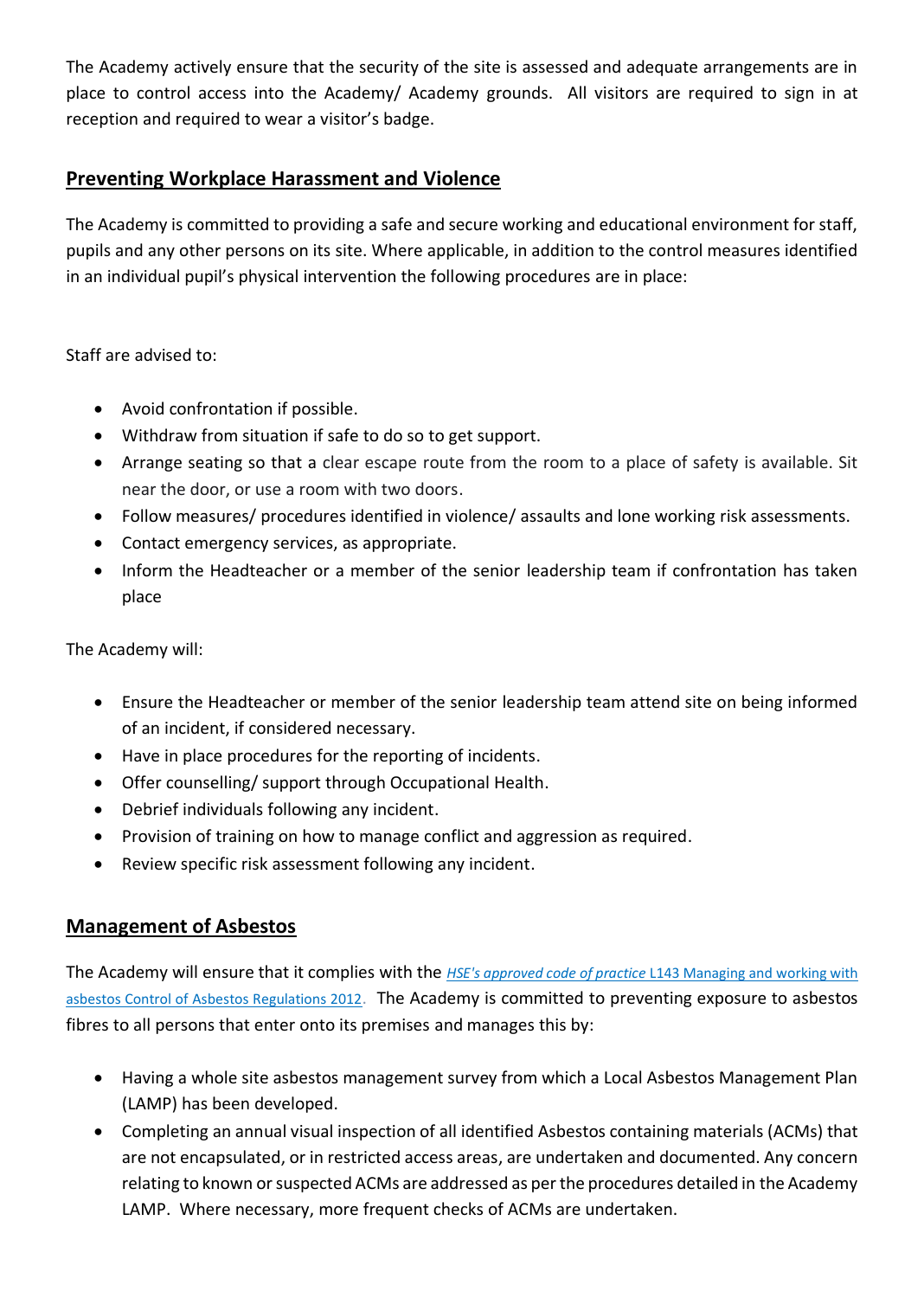- Procuring a refurbishment or demolition survey prior to any works that will or have the potential to alter the fabric of the building; in order to undertake a comprehensive assessment of the materials being disturbed prior to any works commencing.
- Ensuring that ataff and contractors are to be made aware of locations of asbestos in areas that are relevant to their work.

## **Water hygiene management**

The Academy will ensure it complies with the HSE approved code of practice *['Legionnaires' disease -](https://www.hse.gov.uk/pubns/priced/l8.pdf) The control [of legionella bacteria in water systems' \(L8\).](https://www.hse.gov.uk/pubns/priced/l8.pdf)* The Academy is committed to preventing exposure to legionella bacteria to all persons that enter onto its premises and manages this by:

- Commissioning a bi-annual Legionella risk assessment and ensure actions identified are acted upon.
- Commissioning a competent external contractor to undertake water sampling and routine cleaning and disinfection of water systems as required.
- Ensuring that relevant staff are suitably trained / competent to undertake monitoring/testing activities required by the Legionella risk assessment to include:
	- o Monthly temperature checks
	- o Weekly flushing of little used outlets

## <span id="page-19-0"></span>**Outdoor Play Equipment**

The Academy will ensure all outdoor fixed play equipment and associated safety surfaces will conform to BS EN 1176 and BS EN 1177.

The Academy will manage the risk associated with the fixed outdoor play equipment by ensuring that:

- Pre use checks on play equipment will be undertaken by a staff before equipment is used by pupils.
- Daily or weekly checks are undertaken and recorded.
- An annual inspection/maintenance of fixed outdoor play equipment and safety surfaces will be undertaken by competent accredited contractors.
- An up to date risk assessment will be kept to ensure the equipment and pupil activities are appropriately supervised and remain safe.

Outdoor play equipment not governed by the above standards will be visually checked pre use to ensure safe for pupils.

Where any equipment is determined damaged or unsafe it will be taken out in line with the Academy defect reporting procedure.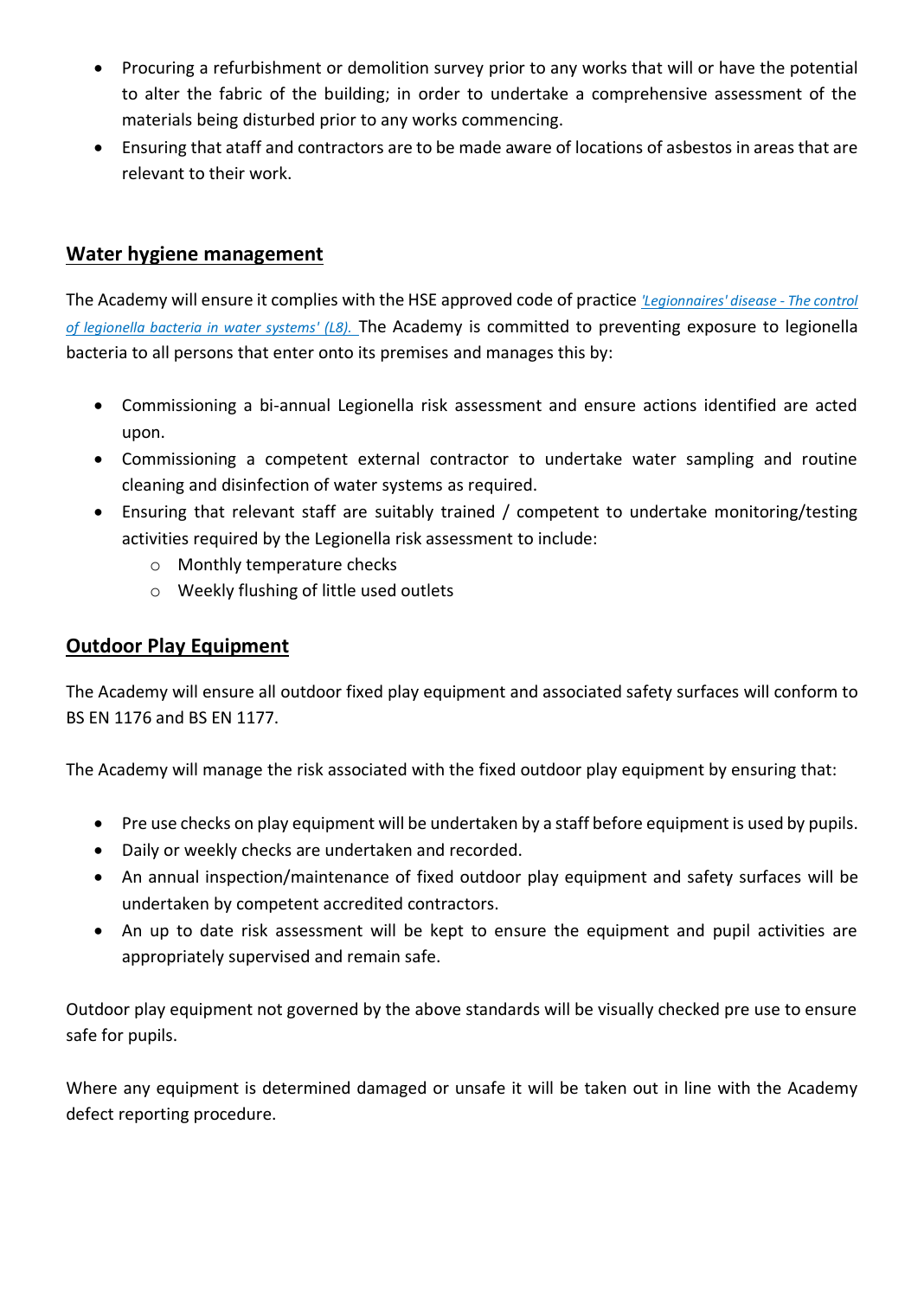# <span id="page-20-0"></span>**Glazing**

The Academy will ensure that it complies with the Workplace (Health, Safety and Wellbeing) Regulations 1992 in existing buildings and Document N of the Building Regulations 2000 (as amended) which covers new buildings. All identified critical glazing will conform with EN12600.

The Academy will manage the risks associated with glazing safety by ensuring that:

- An up to date glazing audit and risk assessment conducted by a competent person has been completed.
- Any remedial actions identified are actioned as appropriate.
- Any broken glazing is made safe and repaired.

## <span id="page-20-1"></span>**Statutory Inspections**

The Academy ensures that statutory inspections are undertaken at required intervals for all plant and equipment. A table detailing required inspections, date of last inspection, date of next inspection and who is undertaking the inspection has been developed and this is monitored by the Business Manager/Site Manager to ensure inspections are completed on time.

Statutory inspections are managed by a 3<sup>rd</sup> party YMD Boon Ltd.

## <span id="page-20-2"></span>**Workplace inspections**

The Academy recognises the importance of undertaking regular formal workplace inspections to ensure that the premises remain a safe working and educational environment for staff and pupils.

A formal annual workplace inspection is undertaken with findings documented and any actions allocated with remedial actions.

The annual inspection findings are reviewed with actions monitored at the Health and Safety Committee. It is recognised that annual inspections alone will not keep a premise's safe and there is an expectation that staff will report any defects/damage to premises and equipment as per the Academy defect reporting procedure.

## <span id="page-20-3"></span>**Risk Assessment**

Risk assessments are undertaken for tasks/ activities/ substances where significant hazards have been identified or where there is a foreseeable risk of injury/ill health.

The Academy risk assessment process follows the *[HSE Controlling Risk in the Workplace INDG163 \(Rev 4\) published](https://www.hse.gov.uk/pubns/indg163.pdf)  [08/14.](https://www.hse.gov.uk/pubns/indg163.pdf)*

Within the Academy various members of staff are tasked with the development of risk assessments based on their knowledge, experience and competence. Staff that undertake risk assessments on behalf of the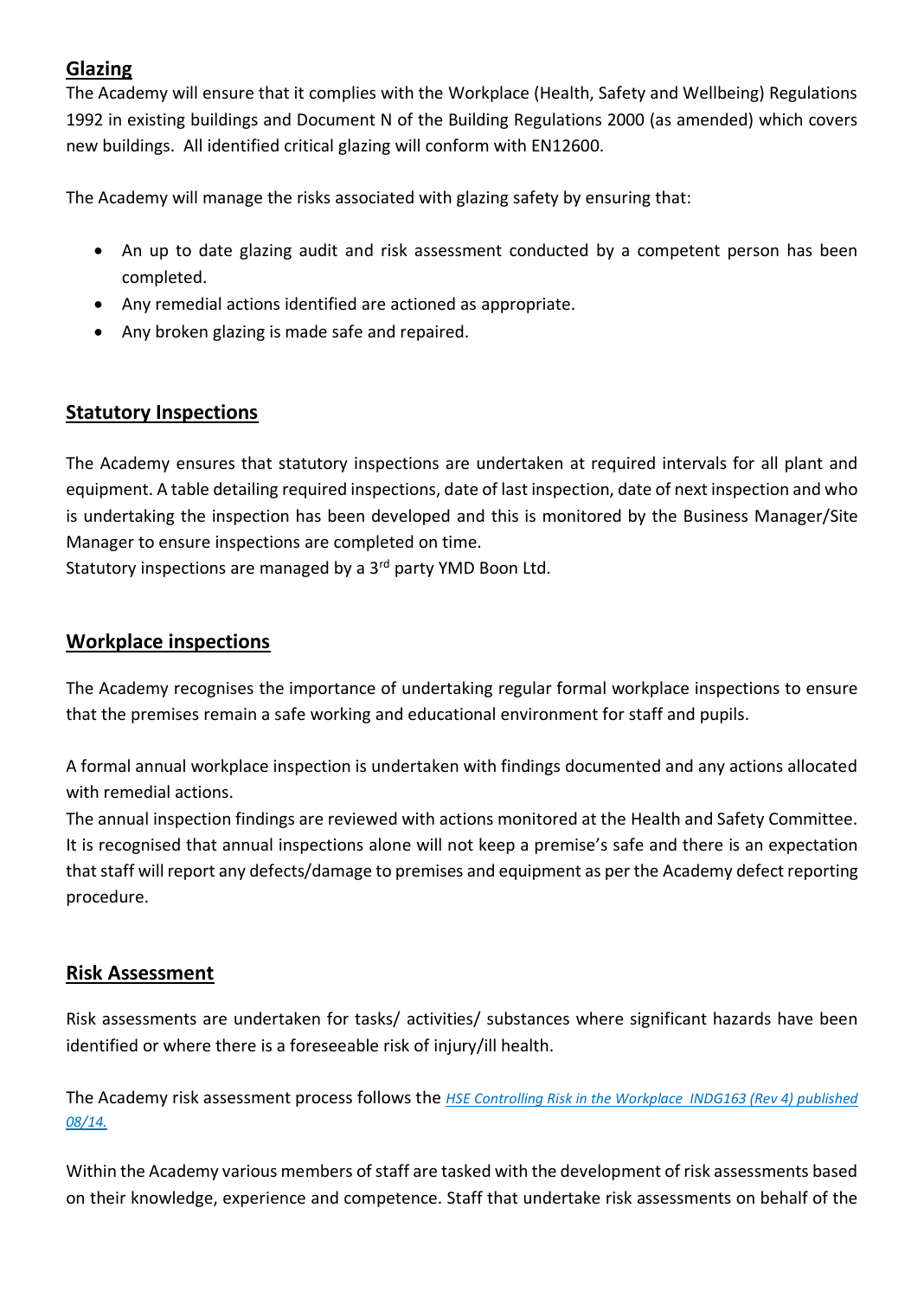school will be trained in hazard/ risk reduction techniques to ensure they fully understand the risk assessment process.

Relevant staff are involved in the development of risk assessments prior to consultation with all staff to which they are relevant prior to sign off. Risk assessments are communicated to relevant staff and are accessible to staff at all times via the risk assessment folder, located in shared area on computer.

Risk assessments are reviewed on a regular basis and following any significant change or incident that may impact on the findings.

# <span id="page-21-0"></span>**Moving and handling**

The Academy will ensure that it complies with the HSE's approved code of practice *['Manual handling. Manual](https://www.hse.gov.uk/pubns/priced/l23.pdf)  [Handling Operations Regulations 1992 \(as amended\). Guidance on Regulations \(L23\).](https://www.hse.gov.uk/pubns/priced/l23.pdf)*

Within the Academy there are a variety of moving and handling tasks that may be necessary; this could range from moving files to assisting an individual with mobility issues. The Academy manages the risk associated with moving and handling tasks by ensuring that:

- Moving and handling is avoided whenever possible.
- If it cannot be avoided, moving and handling is properly risk assessed and completed by competent staff and carried out in a manner which is, so far as is reasonably practicable, safe.
- Those undertaking specific moving and handling tasks have received appropriate training and training records are maintained.
- Any equipment provided to assist with moving and handling tasks is maintained and serviced in accordance with statutory requirements.
- Any defective equipment is taken out of use until repaired or is replaced.
- An individual risk assessment will be completed for staff with identified medical conditions that may be affected by undertaking moving and handling tasks, these may result in some moving and handling task being restricted.
- Any accidents resulting from manual handling operations will be investigated to identify root causes and implement additional controls as required.

## <span id="page-21-1"></span>**Working at height**

The Academy will follow the principles of the HSE guidance *['The Work at Height Regulations 2005 \(as amended\) A](https://www.hse.gov.uk/pubns/indg401.pdf)  [brief guide' \(INDG401\).](https://www.hse.gov.uk/pubns/indg401.pdf)*

The Academy may use a variety of access equipment for working at height tasks, ranging from kick stools for short low risk access to step ladders and ladders for short duration works and will ensure that:

- Working at height is avoided whenever possible.
- If it cannot be avoided, working at height is properly risk assessed and is completed by competent staff and carried out in a planned manner which is, so far as is reasonably practicable, safe.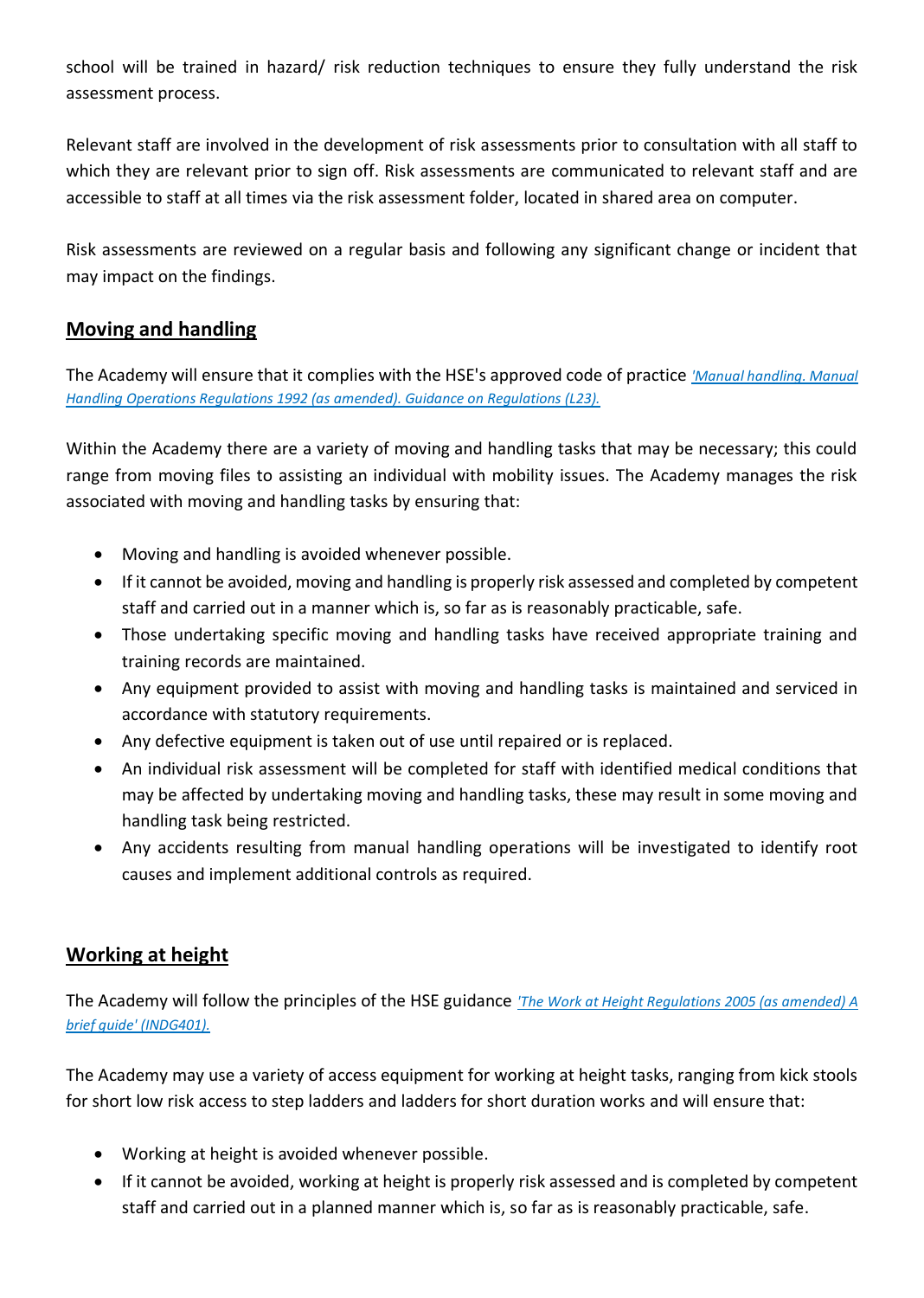- Those undertaking work at height have received appropriate training and training records are maintained.
- All access equipment (ladders & step ladders) is identified and inspected annually.
- Any equipment provided to assist with working at height tasks is maintained and serviced in accordance with statutory requirements.
- Any defective equipment is taken out of use until repaired or is replaced.
- An individual risk assessment will be completed for all staff with identified medical conditions that may be affected by undertaking working at height tasks, these may result in some working at height tasks being restricted.
- Any accidents resulting from working at height will be investigated to identify root causes and implement additional controls as required.

## <span id="page-22-0"></span>**Working alone**

The Academy acknowledges that there will be times that some staff work either alone or in what is considered an isolated environment. To manage the risk to staff of working alone the following arrangements are in place:

The Academy will ensure that:

- The premises and grounds have robust security systems in place to prevent unauthorised persons from gaining access to the site or premises
- Local arrangements are in place for staff who are working alone so that they have regular monitoring visit/communication dependent on the situation.
- Staff advised to alert senior leadership team of any medical conditions that have the potential to increase the risks of working alone.
- Only tasks considered low risk will be undertaken when working alone.
- If lone working is required off site e.g. Home Visits specific risk assessments will be undertaken.

# <span id="page-22-1"></span>**Off-site visits including school-led adventure activities**

The Academy adopts the *[National Guidance of The Outdoor Education](https://www.lotc.org.uk/) Advisers' Panel for the Management of Off-site [visits and Learning Outside the Classroom \(LOtC\) activities.](https://www.lotc.org.uk/)* and manages off-site visits by:

- Having an Academy specific Educational Visits Policy detailing local arrangements
- Having a trained Educational Visits Coordinator to oversee visits
- Ensuring only competent staff lead visits
- Having access to an independent Educational Visits Advisor to support the Academy.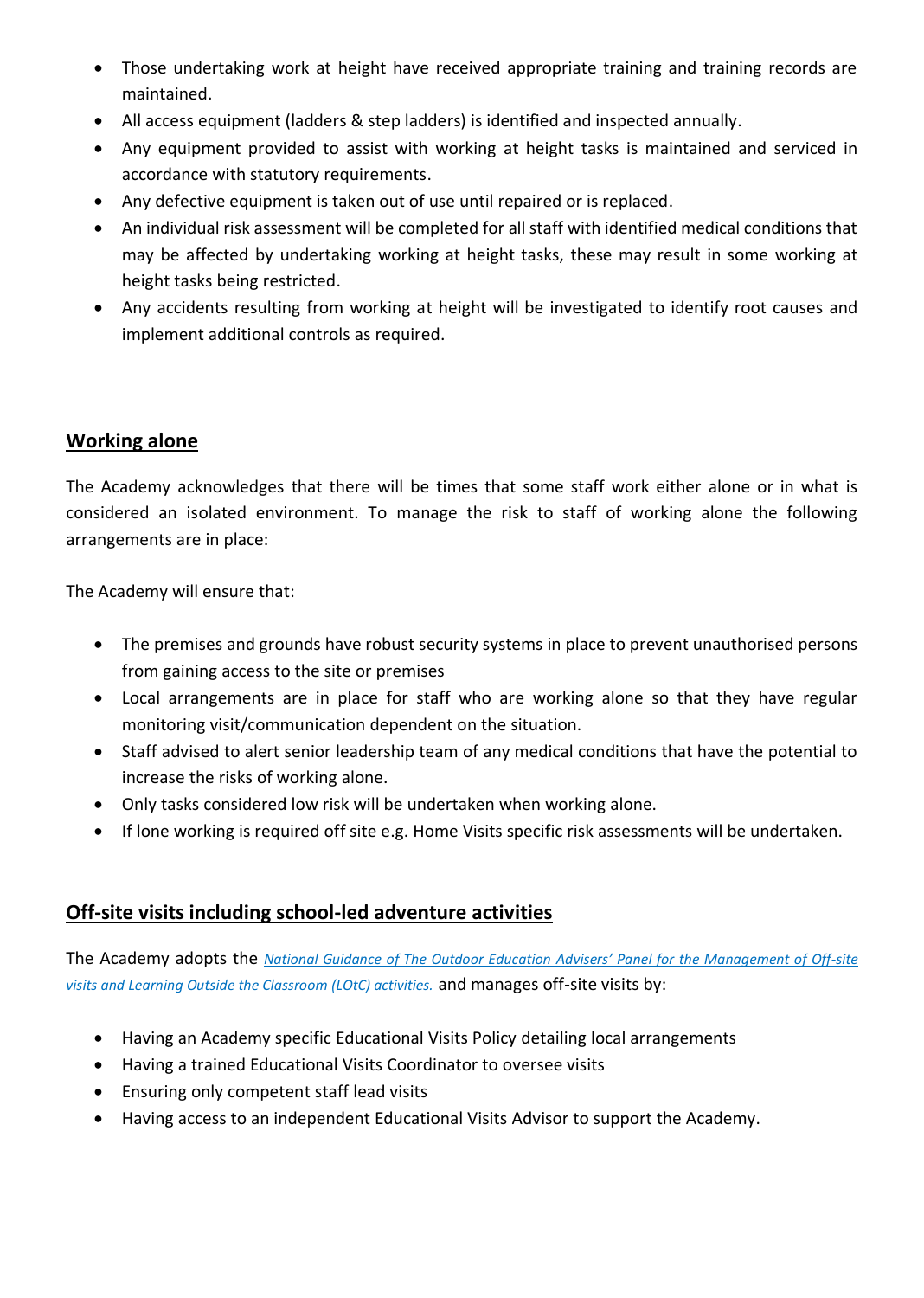## **Monitoring and Review**

This Health and Safety Policy together with the associated procedures and health and safety audits, accident statistics will be reviewed by the Resources Committee on a regular basis (every year as a minimum), or sooner if required.

In order to substantiate that health and safety standards are being achieved, the Academy will measure performance against pre-determined plans and objectives. Any areas where the standards are not being met will require remedial action.

The Academy will use different types of systems to measure health and safety performance:

## **Active monitoring systems**

- Spot checks and termly site inspections will be undertaken.
- Documents relating to the promotion of the health and safety culture will be regularly examined and reviewed.
- Appropriate statutory inspections on premises, plant and equipment will be undertaken.
- Where necessary, health surveillance and environmental monitoring systems will be implemented to check the effectiveness of health control methods and to detect early signs of harm to health.

#### **Reactive monitoring systems**

• Identifying where health and safety standards are not being met, by monitoring for failures in the systems - such as accidents, cases of ill health (work-related sickness), damage to property, etc.

## **Reporting and response systems**

- Ensuring that monitoring information is received, having regard to situations which create an immediate risk to health or safety, as well as longer-term trends and ensuring remedial action is taken.
- Resources Committee, Governing Body and Senior Leadership team will all receive and consider reports on health and safety performance.

## **Investigation systems**

- Prioritising investigation of incidents which indicate the greatest risk and the identification of both the immediate and the underlying causes of events.
- Analysing data to identify common features or trends and initiate improvements.
- Where cases of occupational ill-health are to be investigated.
- Complaints relating to occupational health and safety are to be recorded and investigated.
- Accidents/incidents and assaults with the potential to cause injury, ill-health or loss are to be reported, recorded and appropriately investigated.

## **Third Party Monitoring/ Inspection**

The Academy will be subject to third party inspection and monitoring such as, Ofsted requirements, HSE inspection regime, Fire Service Inspection regime. Actions arising from third party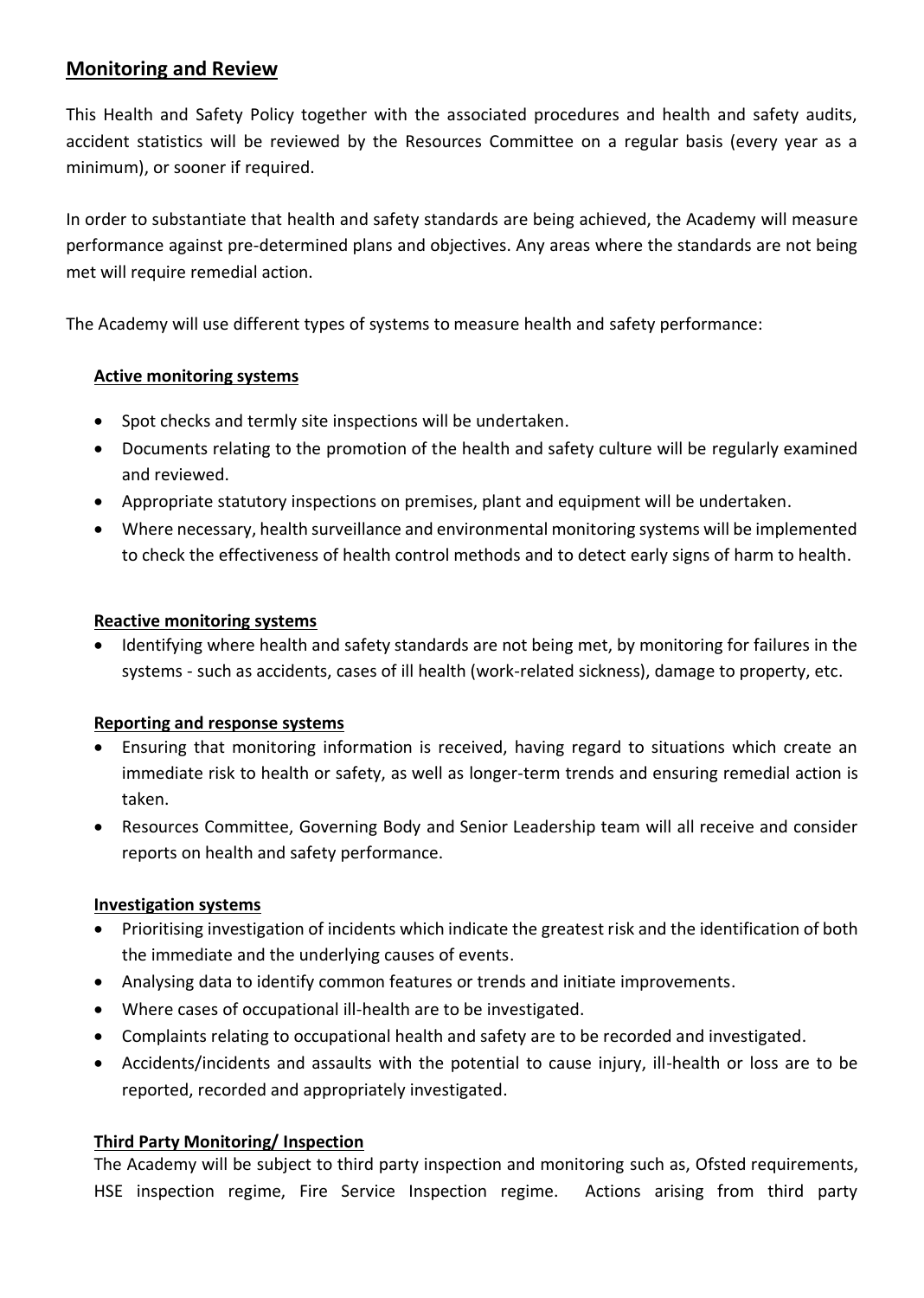audit/inspection will be incorporated within the school/academy action plan with appropriate target dates for completion.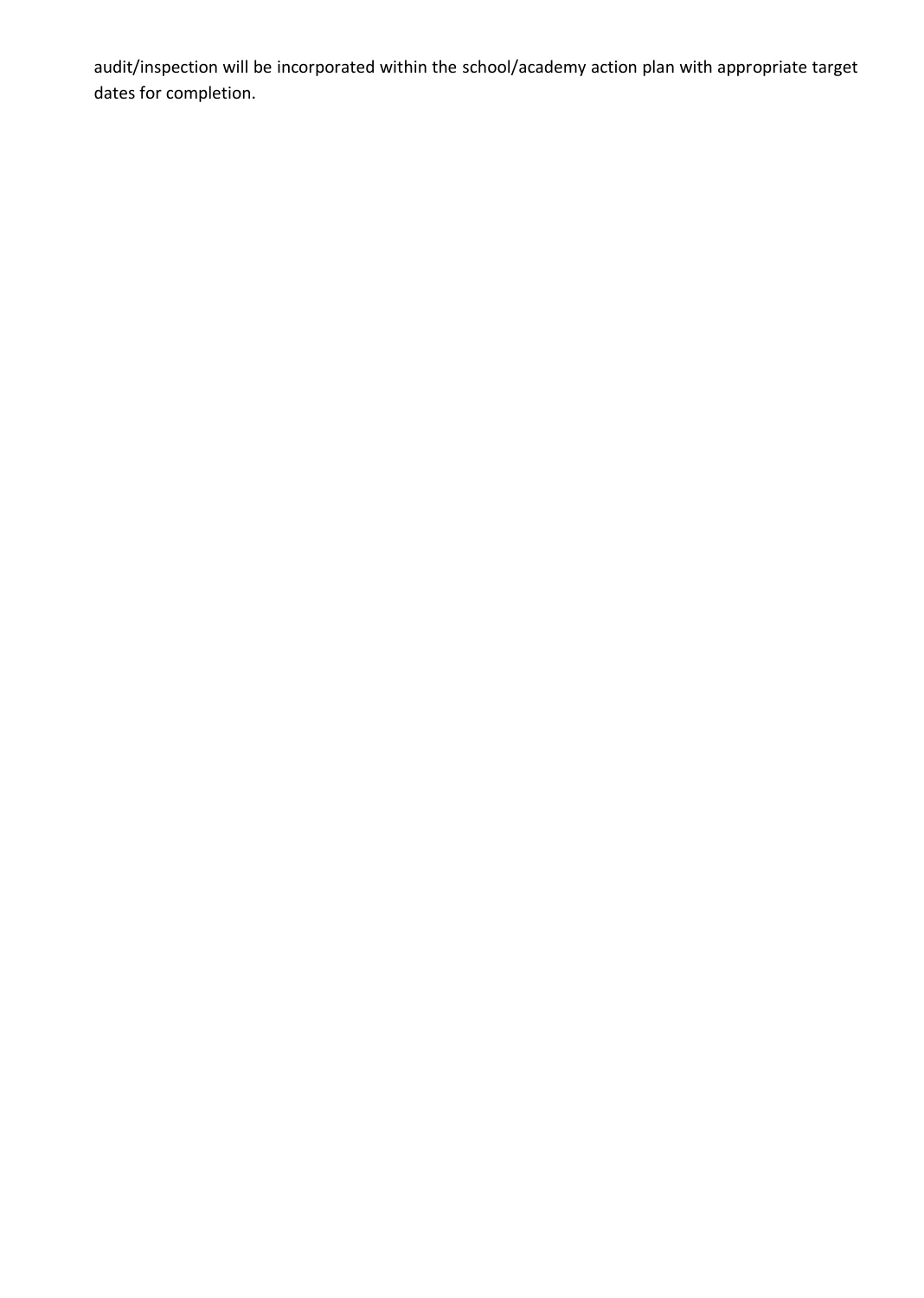<span id="page-25-0"></span>

**Staff notice boards/staff file** For the displaying/sharing of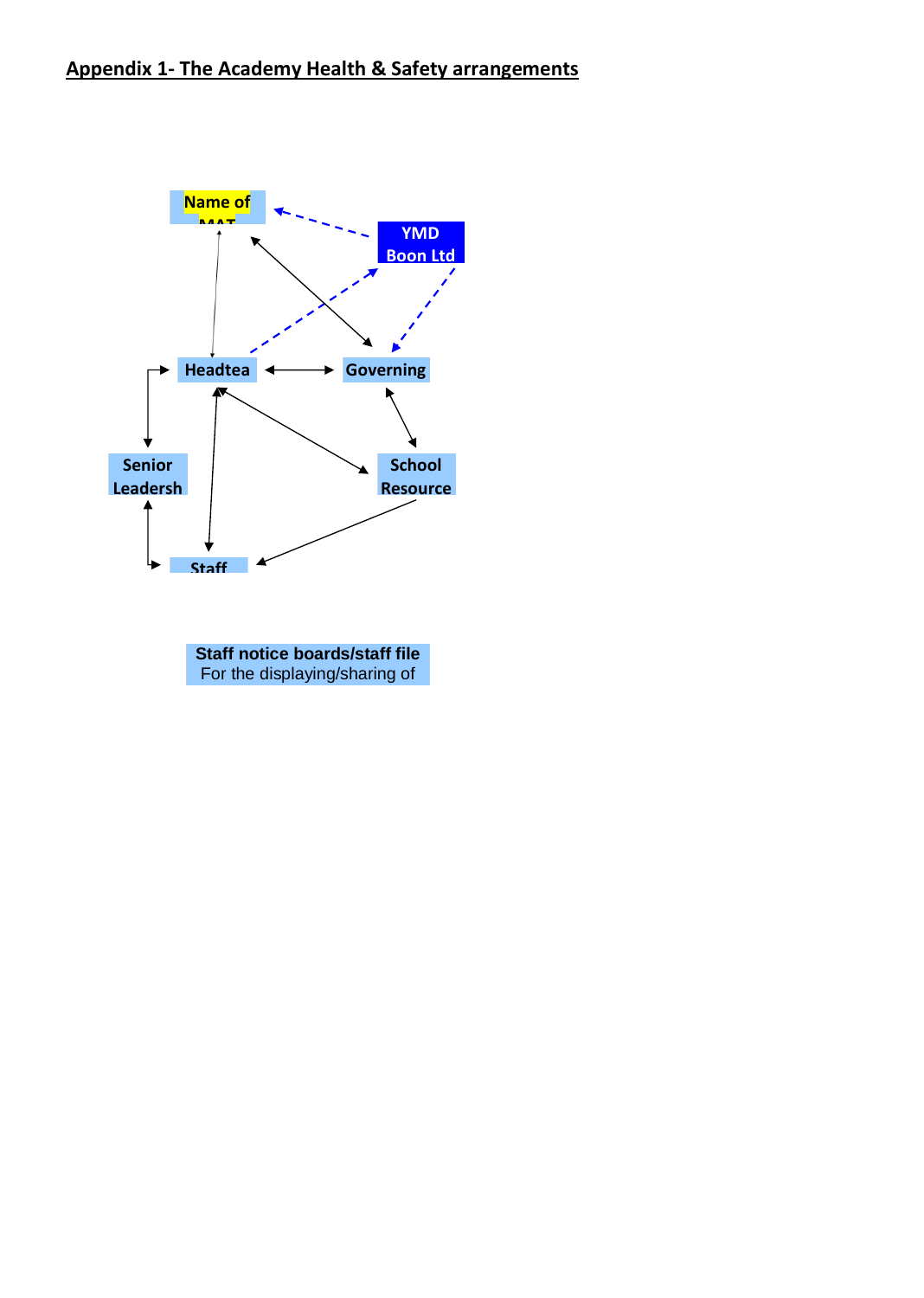# **Appendix 2- Teaching Staff responsibilities**

<span id="page-26-0"></span>